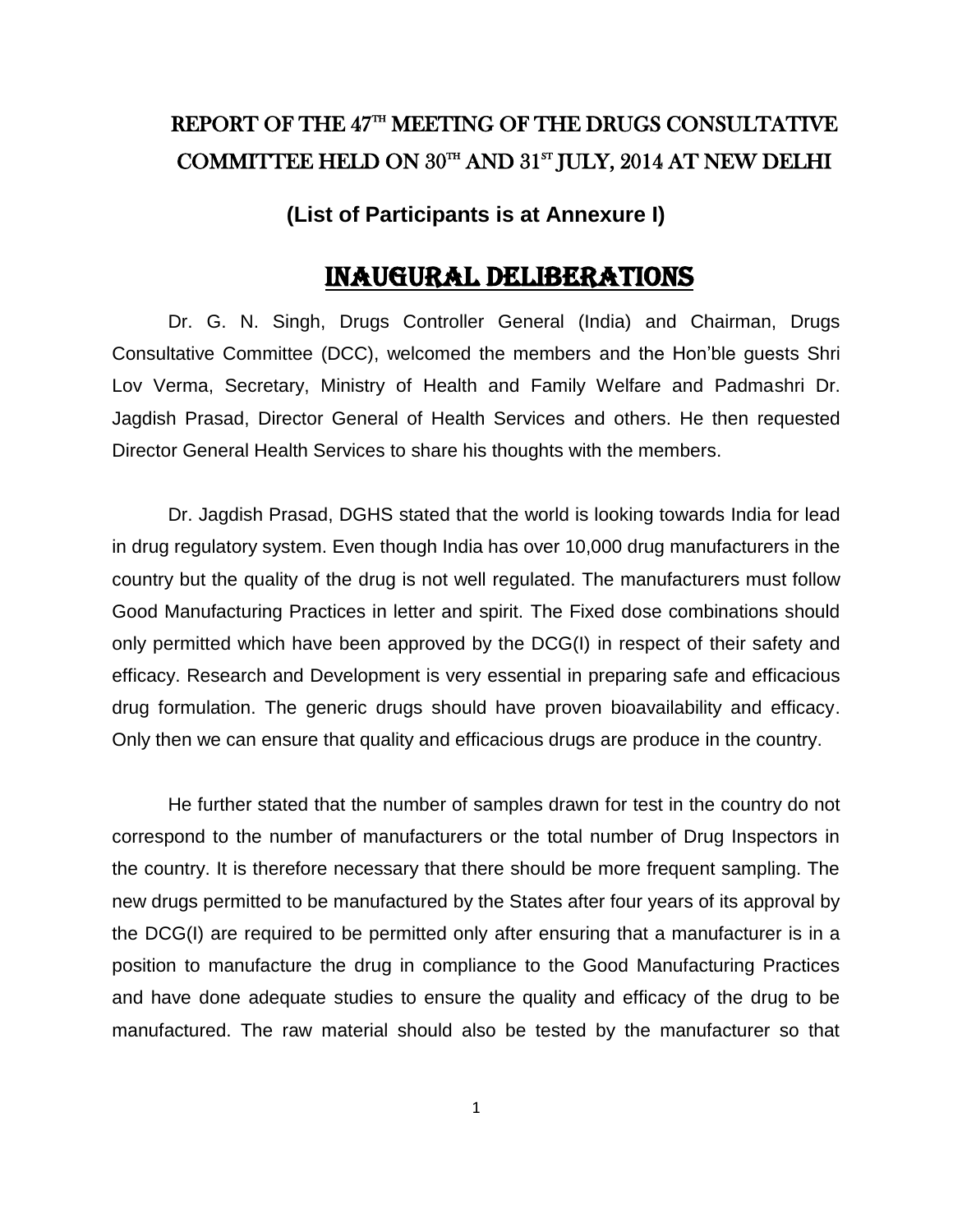efficacy of the drug do not suffer. Wherever required BA / BE studies should also be insisted upon so as to ensure that the drug manufactured has comparable efficacy.

Shri Lov Verma, Secretary, Ministry of Health and Family Welfare stated that Indian Pharma Industry is a vibrant and progressive industry exporting products to 205 countries. It is third largest producer by volume. There are quality issues regarding drugs exported from India. Complaints have been received from Sri Lanka and Vietnam regarding supply of substandard drugs. Such issues are required to be addressed promptly so that the image of the country is not tarnished. An All India Survey is proposed to be conducted in the country with methodology prepared by Indian Statistical Institute, Hyderabad to assess the prevalence of spurious and sub-standard drugs in the country. A pilot project on barcoding of the drugs is being finalized with the NIC for ensuring the authenticity of the drugs made available in the country. The Planning Commission has approved a Centrally Sponsored Scheme for providing financial and human resource support to the States / UTs. The States share would be 229 crores while the Central share will be 850 crores. States should expedite their proposals for having a combined EFC approval for the project.

Dr. G. N. Singh, DCG(I) in his address stated that DCC is an important system for achieving uniformity in the implementation of the Drugs and Cosmetics Act, 1940 in the country. He informed the members that in a meeting Dr. Harsh Vardhan the Hon"ble Union Minister for Health and Family Welfare has stressed that the Government of India desires zero tolerance on corruption. The perception of the Drug Regulatory Authorities is not good in the country. It is therefore very essential to gain the confidence of the people. There should be 500% transparency in administration. It is the duty of the regulator to ensure that quality drugs are made available to the patients. The Government of India is giving full support to the States for strengthening Drug Regulatory System in the country. The e-governance should be introduced for providing prompt service to the public at large. Efficiency and transparency is required to be maintained in the working of the organization coupled with the system of accountability.

2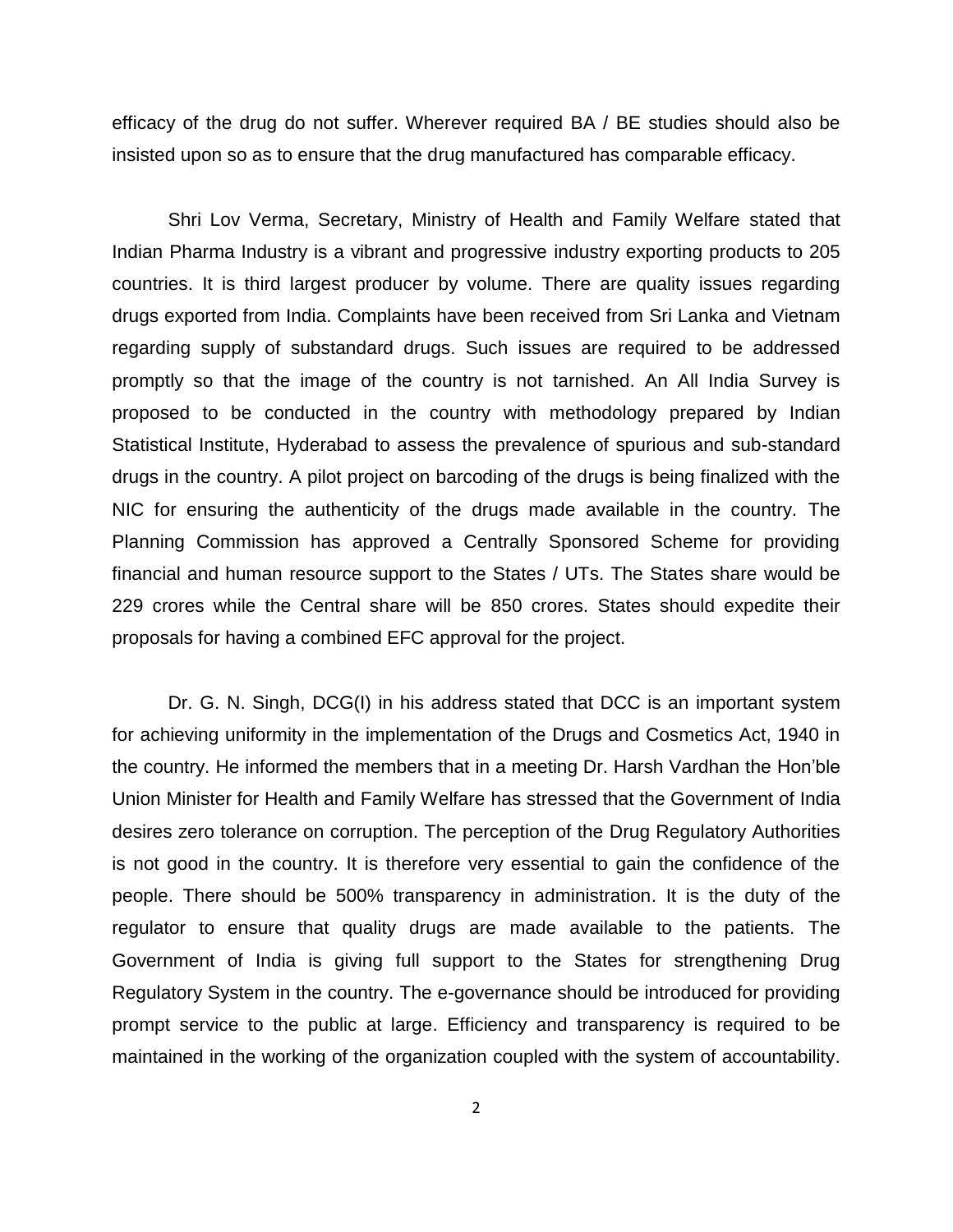Clinical trials conducted in the country are required to be monitored to ensure that these are conducted as per protocols and guidelines and in a transparent manner. The Central Government expects that within a span of three to five years there will be change in the face of the Drug Regulatory System of the country. States will have to impress upon their Governments to give priority to modernizing the drug regulatory system in the State / UTs to ensure that quality medicines are produced and marketed in the country in the interest of public health. To achieve this the Drug Control Departments will have to show quantitative results so that there is a change in the perception of the Stat Governments as well as of the public.

The members desired that the Central Government should provide a road map for making improvements in the system and attaining uniformity in the implementation of the provisions of the Drugs and Cosmetics Act, 1940. DCG(I) assured that necessary guidelines will be provided as and when required.

Shri Injeti Srinivas, Chairman, National Pharmaceutical Pricing Authority (NPPA) in his address stated that help from the States / UTs Drug Regulatory Authorities is essential for regulating the pricing of the drug. The NPPA is regulating the prices of the drugs included in the National List of Essential Medicines. States have their own purchase lists. States may therefore forward the list of the drugs which they consider should be price controlled. In India National Health Mission focuses only on in-house treatment. The bulk of the expenditure of the drugs is borne by the consumers. Drugs in the country are therefore required to be made available at affordable prices. The States should report shortages, if any, of the drugs covered under price control in their areas of jurisdiction. Licences should not be granted for the formulations which are introduced to circumvent the price fixation. Mushrooming of FDCs should also be avoided. Regulatory authorities should be ensure that the drugs are sold on cash credit memo.

Sh. Sudhanshu Pandey, JS, Ministry of Commerce and Industry in his address portrayed the dismal state of affairs in the export of pharmaceuticals from the country.

3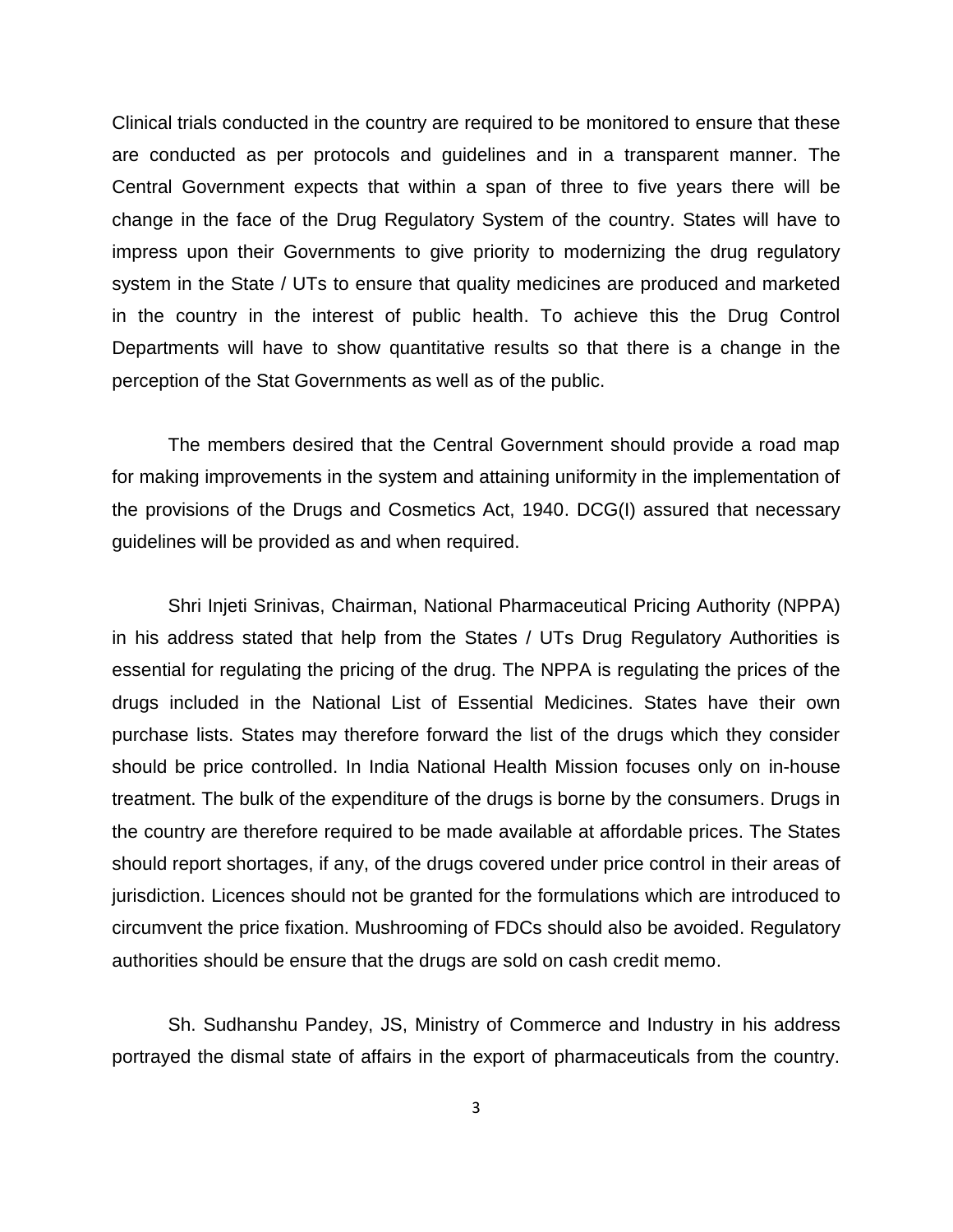The growth of the exports from India is declining. Earlier the growth was about 18%. In the last two years growth in export has however, declined by 5% and 2.8% respectively. The mechanisms are being worked out by importing countries which could hinder exports of generic drugs from India. External barriers are being put up by the regulatory authorities of many countries. The export market for pharma industry is passing through a critical phase. Allout efforts are required to put the growth in exports on faster track. Cartelization is taking place in the name of harmonization to give preference to high quality drugs only. The pharmacopeial standards alone do not justify the increased efficacy. Indian medicines may face hurdles to pass stringent regulatory test now being kept in place. It may however, in the long run result in non-availability of essential drugs to the common man in the world at large. At home front there is no Government health insurance. People have to buy drugs from their pockets. It is therefore the duty of the Government to provide medicines at affordable prices. The industry can only provide drugs at affordable prices if the earnings from exports provide internal subsidy for activities of research and development and improving the quality of drugs manufactured in the country. It is therefore very essential that exports are promoted at all levels so that the country is able to get drugs at affordable prices. Without research and development country will lag in innovation and growth which in turn would affect the exports in the present competitive and restrictive markets abroad.

He further stated that the grant of regulatory approvals for exports of drugs should be prompt. The delays should be avoided as far as possible and sorted out expeditiously through interactions. There should be uniform format for granting WHO certificate or COOP certificates. The signatures of the authorized persons should be qualified with the seal. The information of the authorized persons and their signatures should also be available on the website so that the foreign regulatory authorities are able to verify the correctness of the certificate. For maintaining the quality, the manufacturer should conduct at least six months stability studies for the product. There should be no compromise the quality of drugs manufactured for export.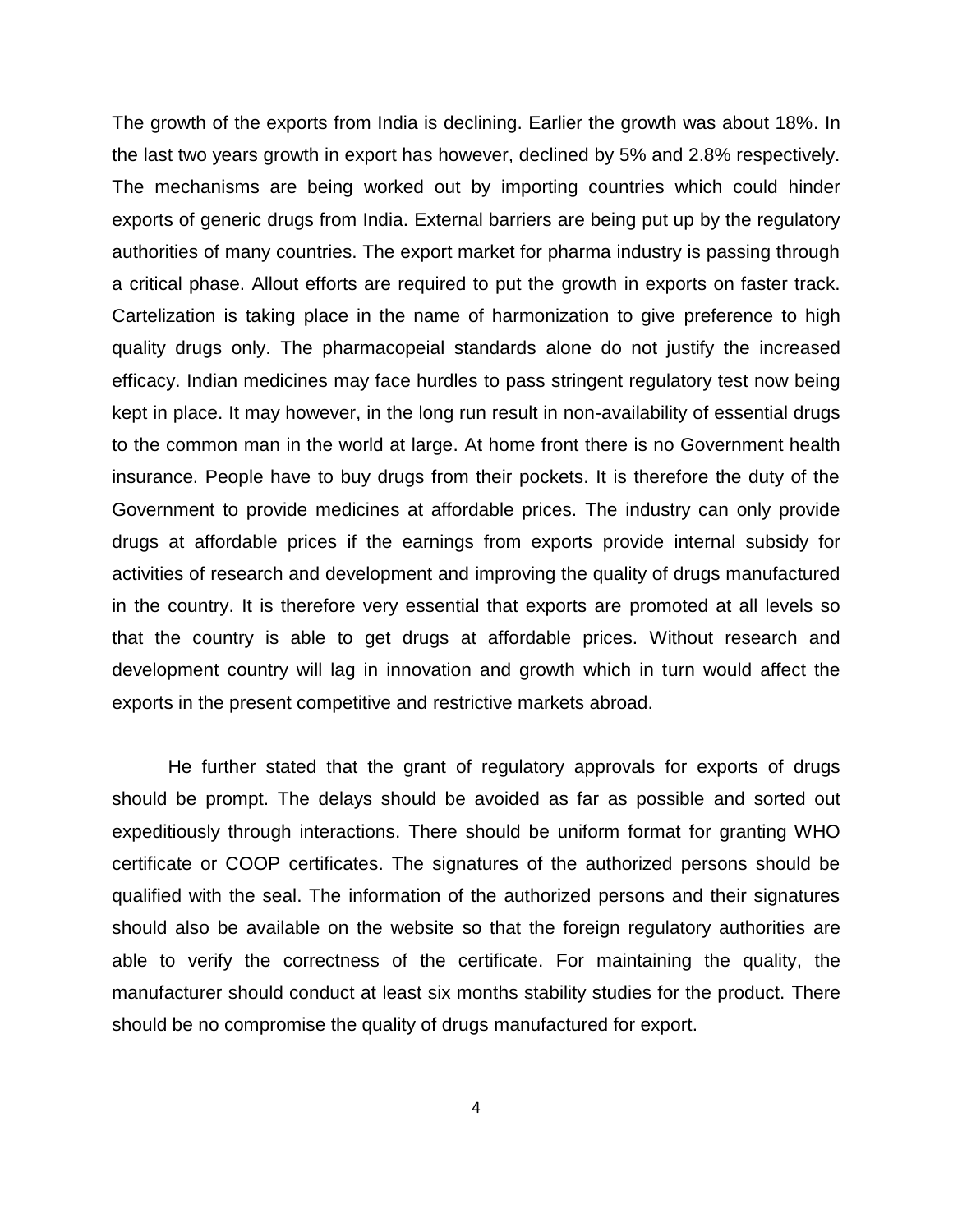He further stated that he would like to hold a meeting of the State Drug Regulatory Authorities exclusively for export related issues in October or November so that the bottlenecks in the regulatory approvals are cleared and Indian exporters are able to meet challenges successfully.

Shri Mahesh Zagade, Commissioner, FDA, Maharashtra gave a detailed presentation on the priorities which the Governments should have in the implementation of the Drugs and Cosmetics Act, 1940. The patient safety should be the main criteria for implementation of the various provisions of the said Act and Rules made thereunder as the objective of the Act is to ensure that drugs available to the people are safe and efficacious. There adequate provisions under the Act and the rules for ensuring the objective of providing safe and efficacious drugs to the patients. A shift in the priorities is required. There is no assessment of adverse impact of non-implementation of the statutory provisions under the Act. The presence of Pharmacist at the retail premises has to also play a role of the counselor to the patients which has not been implemented properly. In Maharashtra alone it was found that 34% of Pharmacies are without pharmacists and over 90% of the drugs are sold without cash credit memo. Such practices are required to be curbed by the regulatory authorities on priority basis. The States should draw list of habitual offender so that these are properly monitored. In regard to the manufacture of drugs in the country, he stated that there is no uniform inspection methodology for manufacturing units in the country. Varying level of competence of the inspecting officials, absence of training and exposure to high grade manufacturing facilities results in superficial inspections. The growth of regulatory infrastructure has not been able to keep pace with the growth of the pharma industry. The enforcement machinery is required to be strengthened and staffing pattern should be scientifically based on the quantum of duties and the number of licences as well as population. The Chemists and Druggists Trade Associations some time practice monopolistic and restrictive trade practices in the sale of drugs. Their efforts should be resisted which are not in the interest of public health. The protection of consumer rights should take precedence in formulating and implementing provisions of the Drugs and Cosmetics Act.

5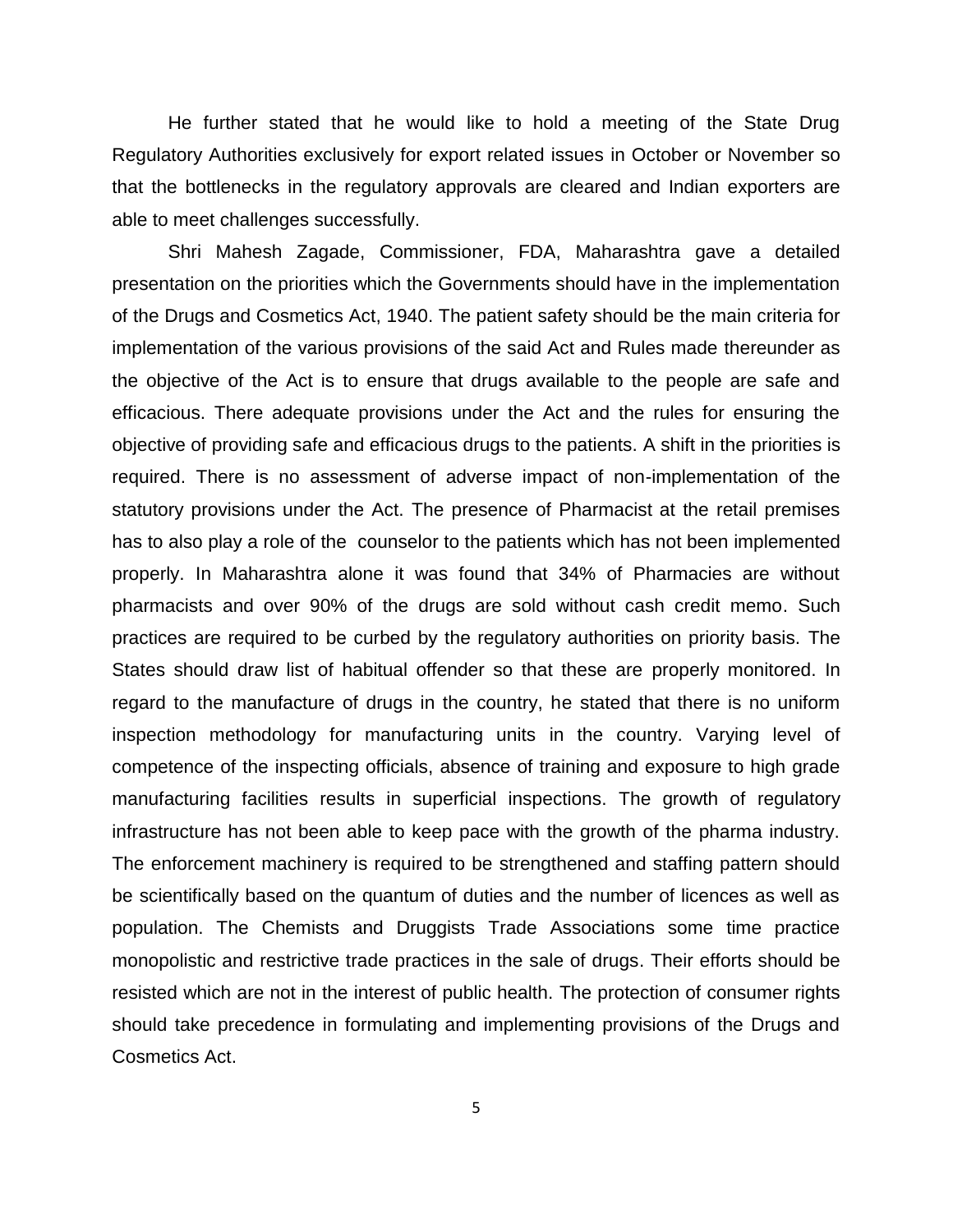## **STRENGTHENING OF DRUG REGULATORY SYSTEMS IN THE COUNTRY UNDER 12TH FIVE YEAR PLAN BY THE RESPECTIVE STATE / UTs GOVERNMENTS**

The Planning Commission in the 12th Five year plan (2012-2017) had recommended strengthening of drug regulatory system in the country. It was recommended that state drug regulatory mechanism should be strengthened. The Central Government had recommended centrally sponsored schemes to strengthen their infrastructure both physical and human resources. This includes up gradation of state drug testing laboratories and strengthening of drug control offices in the States / UT. Initially, it was proposed to seek sanctioned of Rs. 1800 Crores for strengthening of CDSCO and Rs. 1200 crores for strengthening of State Drug Regulatory System. However, in the revised outlay the scheme has been modified. An outlay of 900 crores has been proposed considered absolutely essential for effective functioning of the Central Drug Regulatory System.

For strengthening the State Drug Regulatory mechanism, a new centrally sponsored scheme under National Health Mission (NHM) Umbrella has been proposed with 75:25 sharing pattern for providing financial and human resource support to the States / UTs. Under the Scheme there shall be requirement of Rs. 1079 crores, in which the States share would be of 229 crores and the Central Government share would be of Rs. 850 crores. The scheme would include upgradation of the existing testing laboratories as well as construction of new laboratories and manpower assistance.

The matter was earlier discussed in the 45th DCC meeting held on 04th and 05th February 2013 and  $46<sup>th</sup>$  meeting held on  $12<sup>th</sup>$  and  $13<sup>th</sup>$  November, 2013. It was impressed upon by Sh. R. K. Jain, AS & DG and Dr. A.K. Panda, Joint Secretary, Ministry of Health and Family Welfare that the proposals from the State Governments are required to be forwarded to the Ministry of Health and Family Welfare for EFC approval and signing on MoU in the matter. The funds will be released only after the necessary formalities are completed and proposals approved by the Cabinet.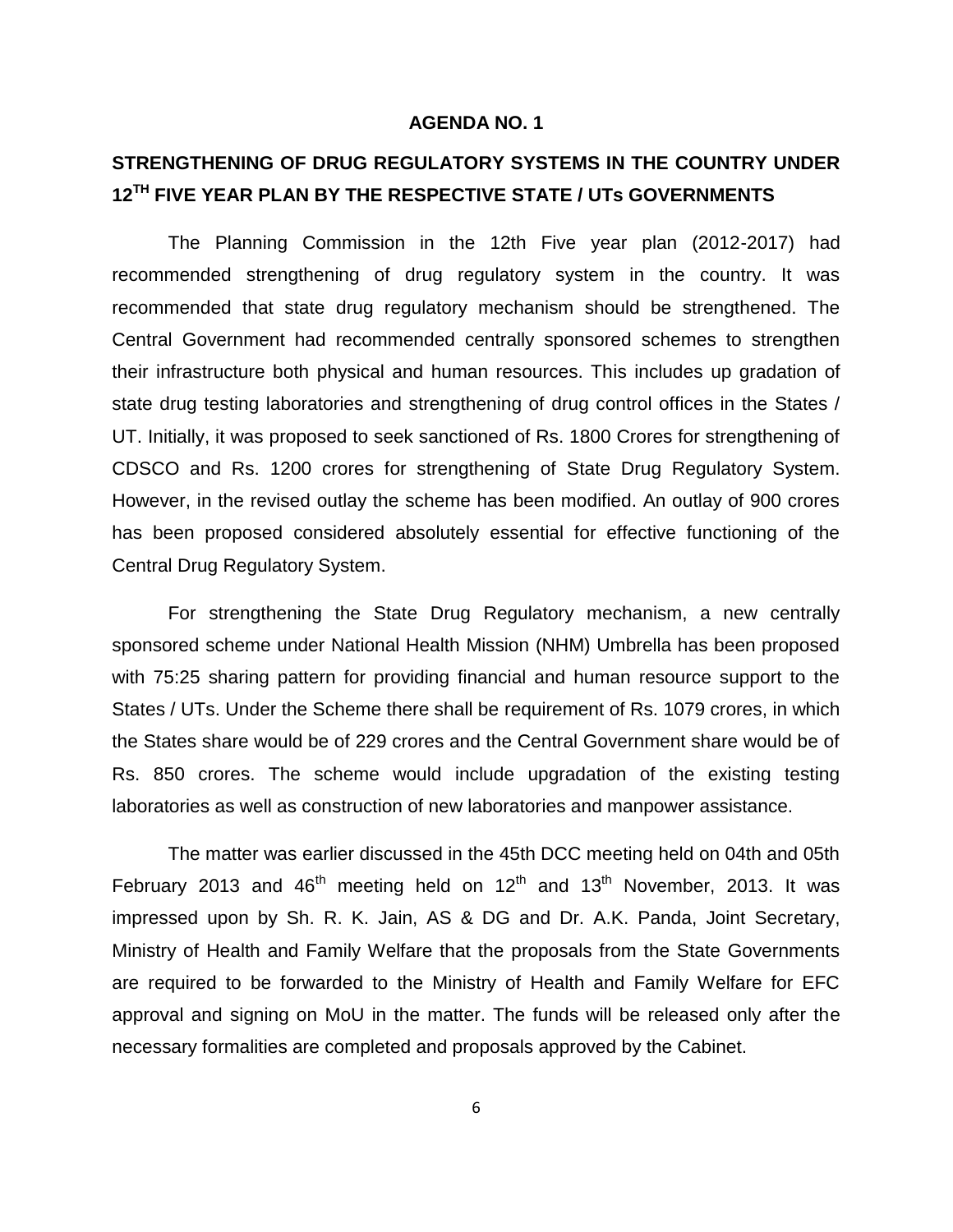The State Governments which are yet to forward their proposals may kindly expedite so that a consolidated proposal is taken up for clearance by the Cabinet.

The proposals are required to be reality based. In the case of drug testing laboratories, the proposal should include details of the instruments available in the laboratory, their functional status and requirements of additional instruments along with other related infrastructure required for strengthening and optimizing the functioning of the laboratory. In case of new laboratories, the information about the land or building available and the instruments and other infrastructure required to make it functional. Similarly for manpower strengthening the details should include the present manpower available, justification for additional manpower and the expenditures involved etc.

Members may apprise the present situation of their proposals for strengthening of Drug Regulatory Infrastructure in their States / UTs.

#### **Recommendations**

The Chairman impressed upon the members that it is high time to make optimum use of the approved plan outlay by the State / UT Drugs Control Authorities under the Centrally Sponsored Scheme for strengthening their Departments both in terms of infrastructure and manpower. The money would be released only after the approval of the EFC memo by the Cabinet and signing of the MoU by the respective State Governments for the utilization of the funds. The estimates of expenditure are required to be actual need based and have proper justification for the same. Some of the members desired to know that what will be the status of funding by the Central Government in respect of the manpower recruited under the scheme during the 12<sup>th</sup> Five Year Plan. He explained that certain spillovers cannot be ruled out in the  $13<sup>th</sup>$  Five Year Plan in exceptional cases. However, State Drug Regulatory Authorities are required to impress upon the State Governments that in the interest of the patient safety and availability of quality drugs to the health care system that necessary budgetary provisions under their State budgets are created as far as possible to continue the process of strengthening of the Drug Regulatory System in the country.

7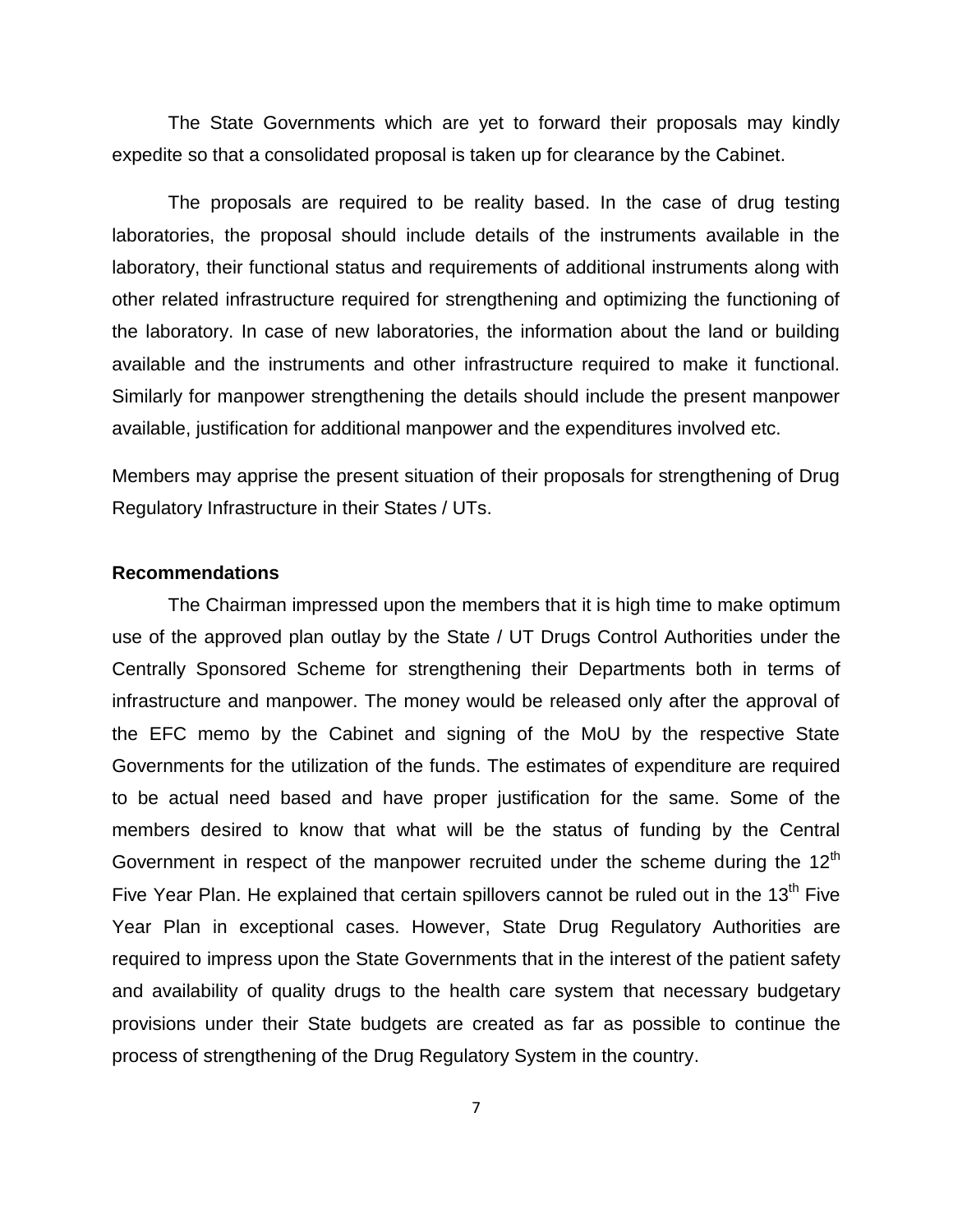The State / UTs which has not yet submitted the proposal for the EFC should get their proposals expedited for consideration of the Central Government. The success of the scheme would determine further policy level decisions in the directions of strengthening of Drug Regulatory System in the country.

#### **AGENDA NO. 2**

# **CONSIDERATION OF THE REPORT OF THE PROF. RANJIT ROY CHAUDHURY EXPERT COMMITTEE IN RESPECT OF BIOAVAILABILITY OR BIOEQUIVALENCE (BA / BE) STUDIES CONDUCTED IN INDIA**

Ministry of Health and Family Welfare had constituted an Expert Committee under the Chairmanship of Prof. Ranjit Roy Chaudhury to formulate policy and guidelines for approval of new drugs, clinical trials and banning of drugs. The committee was constituted in pursuance of the Action Taken Report submitted to the Department related Parliamentary Standing Committee on Health and Family Welfare in response to its recommendations contained in the  $59<sup>th</sup>$  Report of the said committee. The Prof. Ranjit Roy Chaudhury Committee submitted its report to the Ministry of Health and Family Welfare, the recommendations of the Committee and the actions proposed to be taken has been deliberated by the Ministry of Health and Family Welfare. It has been recommended that the following recommendations in respect of Bioavailability or Bioequivalence (BA / BE) studies would be further deliberated in the DCC for having wider consultation and taking the views of the State Regulatory Authorities in respect of these recommendations.

(a) In cases where new chemical entities (NCEs)/ new biological entities (NBEs) or new drug substances or their generic drugs or similar biologics are to be introduced in India, bioavailability (BA)/BE studies in patients should be done preferably as a part of the clinical trial.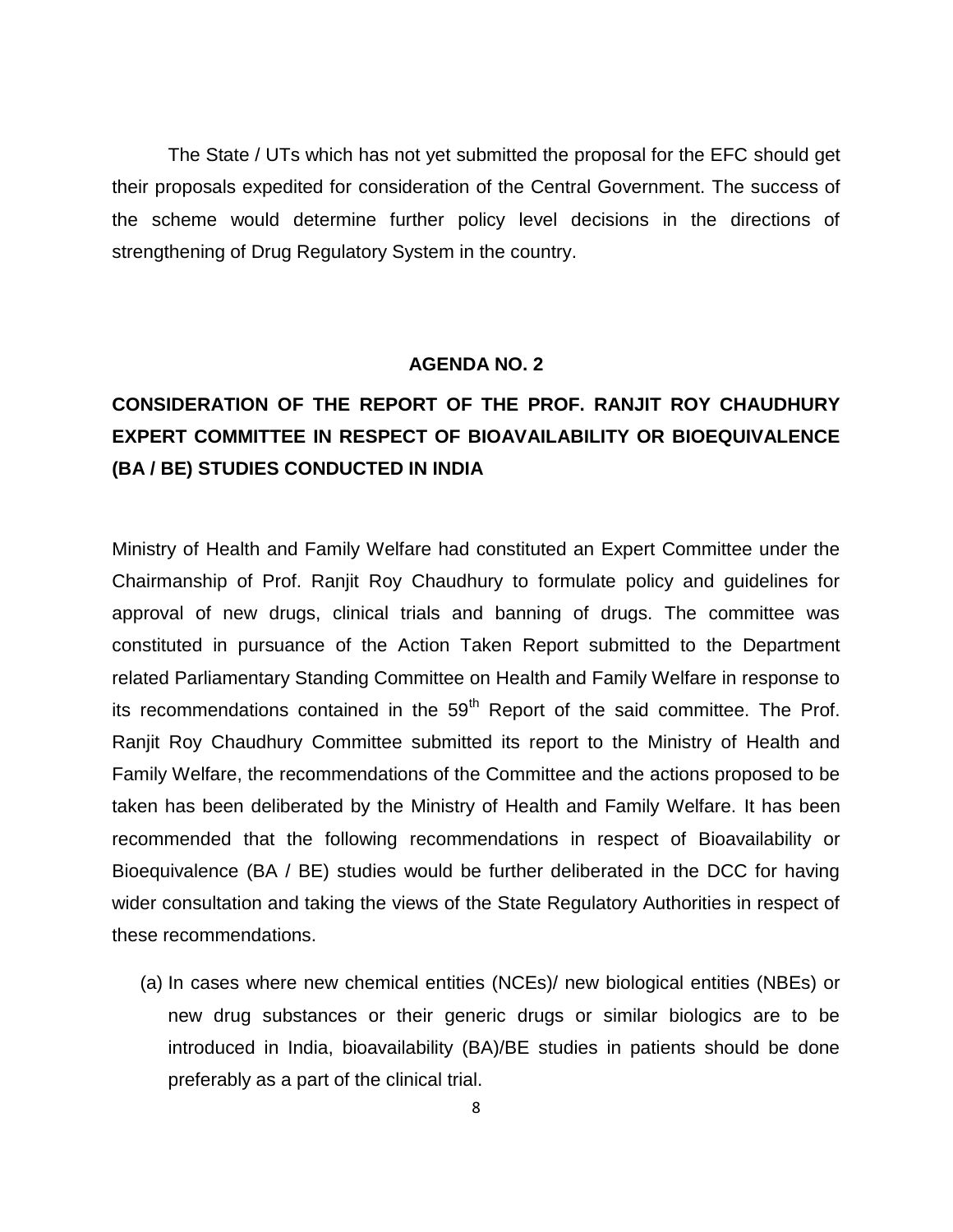- (b) BA and BE studies of new drug substances discovered abroad and not marketed in India should not be approved to be conducted in India.
- (c) BA and BE studies once conducted with a generic should not be repeated for export purposes only.

In light of the above recommendations DTAB may consider the following issues.

## **i. Requirement of Bioequivalence (BE)study for subsequent approval of new drugs already approved in the country**

Presently, BE study for oral dosage form of only new drugs is required till four years of approvals of these drugs. In order to make it mandatory for all drugs other than new drugs, it would require amendment in Rules. Such a provision will also have an impact on cost, time required for grant of license, infrastructure etc.

## **ii. Continued permitting of Bioavailability / Bioequivalence (BA/BE) studies for export purpose**

Presently, Bioavailability / Bioequivalence (BA/BE) studies of drugs of foreign manufacturer or by Indian manufacturer for generating data for submission to foreign Regulatory Authority for export purposes is being carried out at many centres in the country. The continuation of such studies for export purposes is required to be deliberated in the light of the recommendations of the Committee and its impact on the pharmaceutical industry.

DCC may kindly deliberate and give its recommendations.

### **Recommendations**

The recommendations of the Prof Ranjit Roy Chaudhury Committee in respect of Bioavailability or Bioequivalence (BA / BE) studies conducted in India were deliberated in detail. The members were of the view that BA / BE studies in respect of drugs manufactured in the country shall be insisted whenever there are issues relating to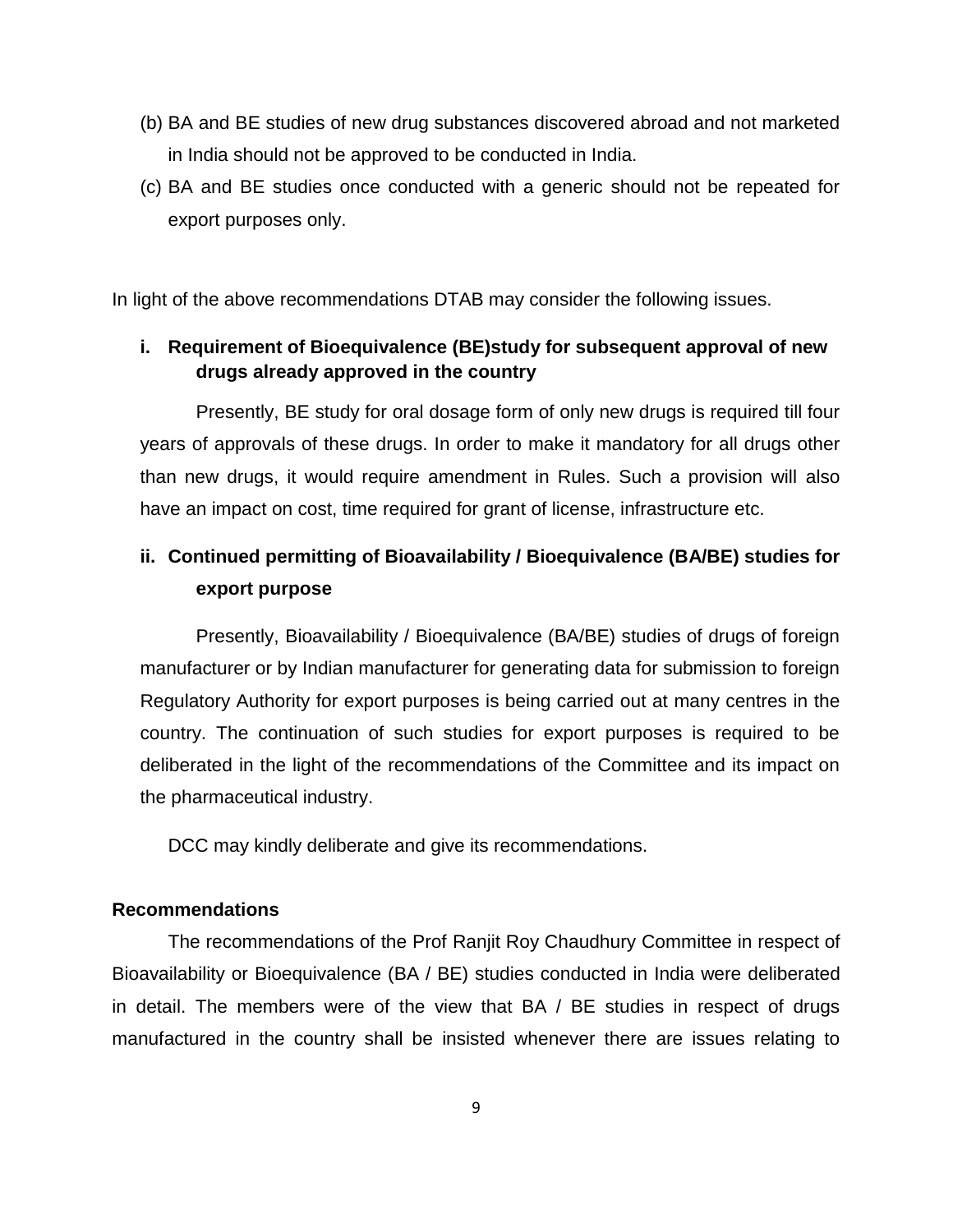patient safety and variable bioavailability. As the infrastructure for conduct of such studies is not uniformly available in the country it cannot be implemented as a rule.

In the case of BA / BE studies for export purposes such studies may be permitted as per requirements. The growth of the Indian Pharma Industry in terms of exports is declining in the last few years and any embargo on BA / BE studies on substances discovered abroad and not marketed in India would further decline the exports. This would ultimately impact the research and drug development in the country. In the interest of human safety, the permission for the study may not be granted in case the well being of the trial subjects is endangered. It however, agreed that in the case drugs which are banned in the country for marketing, the BA / BE studies should not be permitted.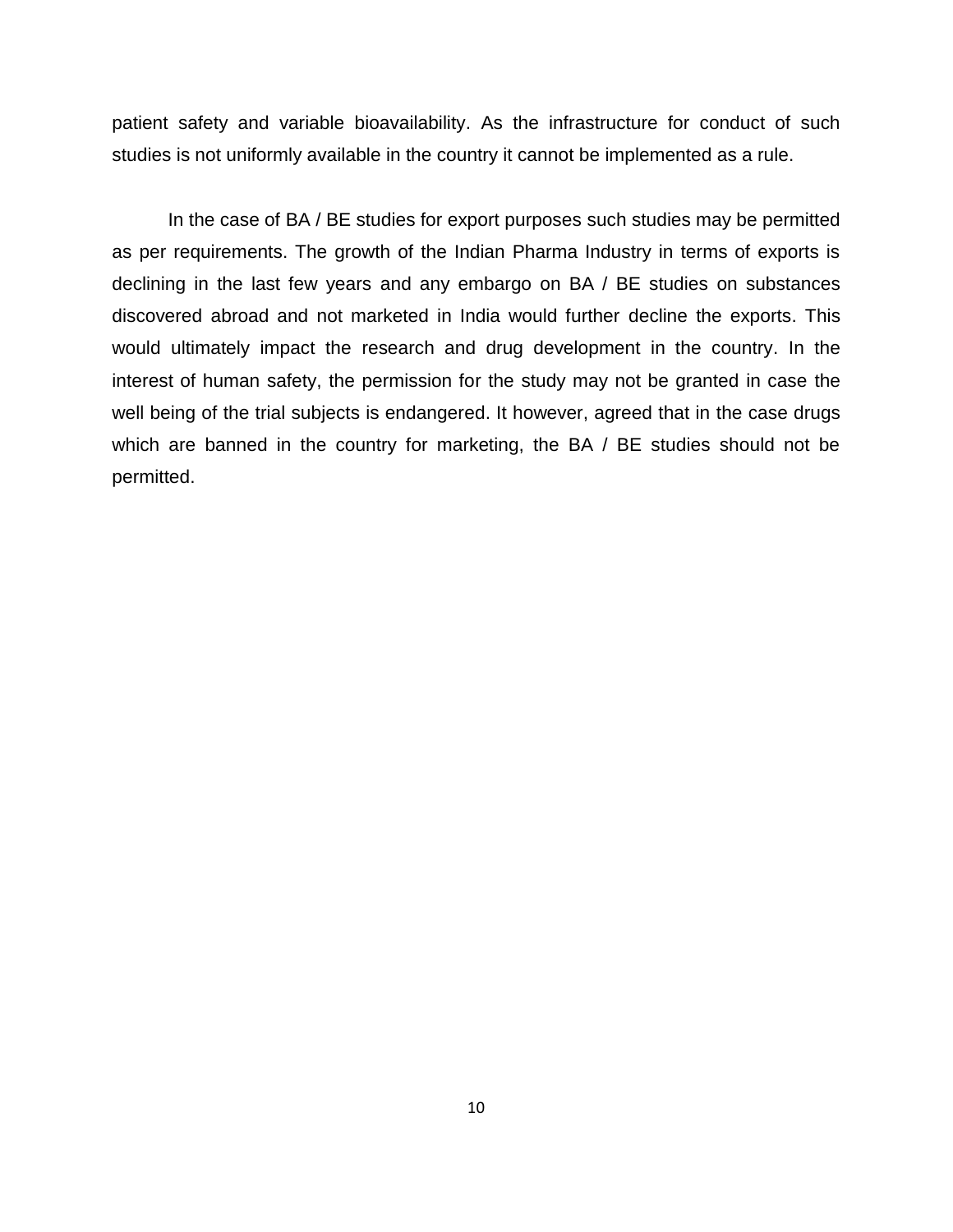**CONSIDERATION OF THE PROPOSAL TO CONDUCT AN ALL INDIA SURVEY TO ASSESS THE EXTENT OF AVAILABILITY OF SPURIOUS DRUGS IN THE COUNTRY IN CONSULTATION WITH THE INDIAN STATISTICAL INSTITUTE (ISI) AS PER RECOMMENDATIONS OF THE 148TH REPORT OF THE COMMITTEE ON PETITIONS OF RAJYA SABHA** 

The Committee on Petitions of Rajya Sabha in its  $148<sup>th</sup>$  report on the petition praying to check on manufacture of spurious drugs in the country made a recommendation that an All India Survey to assess the extent of availability of spurious drugs in the country by drawing samples in a random stratified manner from different regions and different strata in the country on the basis of statistical principles provided by the Indian Statistical Institute should be carried out. This would help in identifying the geographical areas where spurious drugs are available so that a focused monitoring is done by the concerned authorities in these areas for eliminating the menace of spurious drugs.

A survey to assess the extent of spurious drugs in the country was earlier conducted in the year 2009 by the Ministry of Health, through CDSCO. On the basis of statistical principles provided by Indian Statistical Institute (ISI), Hyderabad. Under this survey 24,136 samples of 62 brands of drugs belonging to 9 therapeutic categories of 30 manufacturers from over 100 different Pharmacy outlets in different regions of the country and located in each stratum viz. metros, big cities, district, towns and villages were collected. The survey has revealed that the extent of drugs found spurious was 0.046% only.

In view of the above recommendations, the Ministry of Health & Family Welfare, Govt. of India has recommended to conduct an All India survey on the extent of availability of spurious and Not of Standard Quality (NSQ) Drugs in the country. In the proposed survey, around 42,000 samples would be drawn from across the country which would include 15 therapeutic categories of drugs which is listed in National List of Essential Medicines (NLEM), 2011.The exact quantity of drugs to be sampled will be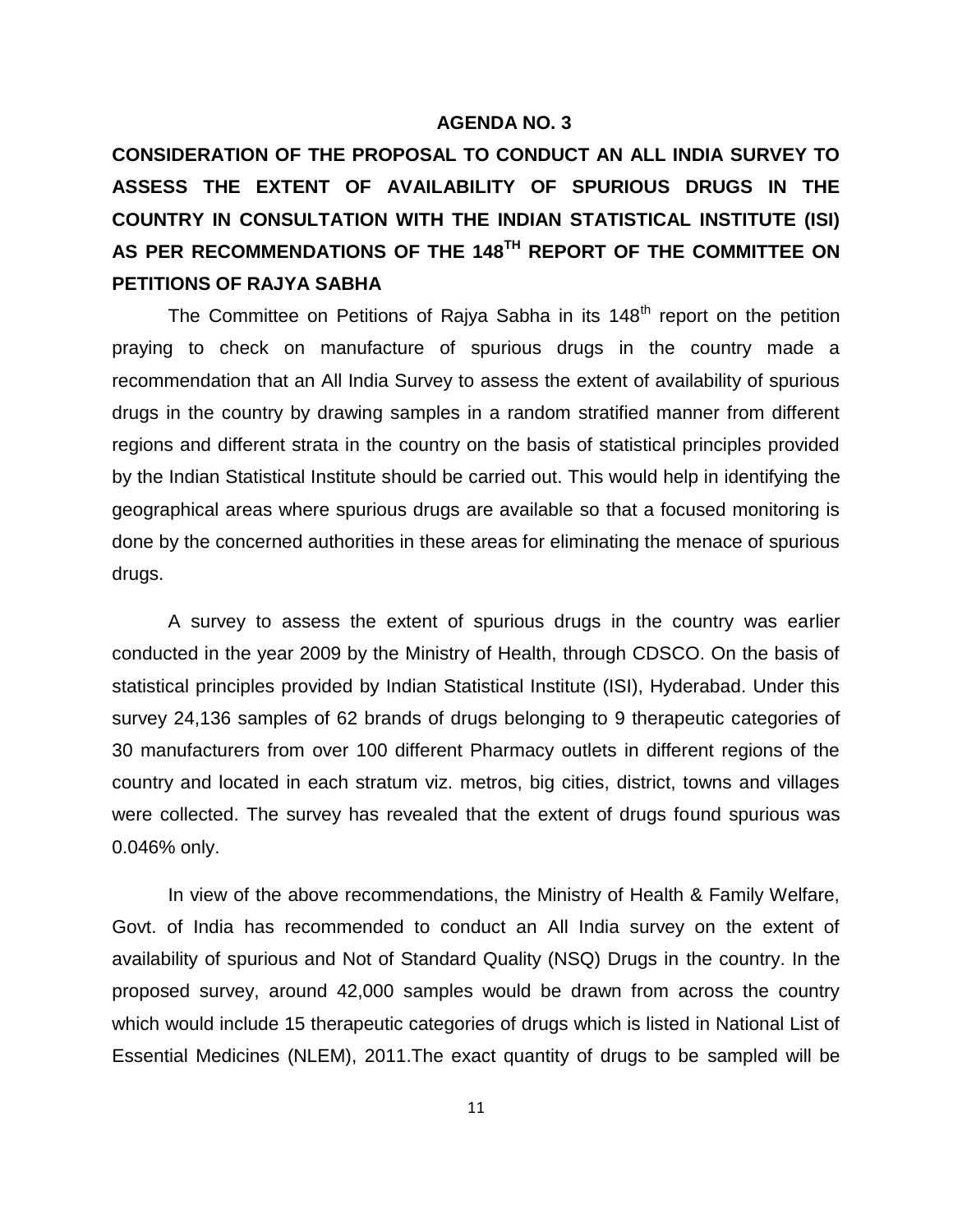finalized after discussion with Indian Statistical Institute (ISI), Hyderabad and National Sample Survey Office (NSSO), Delhi. The proposed survey is to be conducted in the year 2014 and 2015.

In this regard the National Survey sample office (NSSO) Ministry of Statistics and Programme desired that they would need the following information States wise to arrive at a statistical design for the above mentioned survey.

1. Number of retail outlets (District-Wise)

2. Information regarding the maximum prescription of drugs under each of the 15 category including their trade name district wise though local drugs Inspector as suggested in the project report

3. Number of civil hospital stores district wise.

4. Number of central medical store states wise.

5. Number of CGHS dispensaries throughout the country.

The State Drugs Controllers have been repeatedly requested to provide the said information. However, the above information is still awaited from many States.

As the National Survey would be based on the above information the State Licensing Authorities are required to provide above information on priority basis.

#### **Recommendations**

Dr. Surinder Singh, Director, NIB, Noida, who is the convener of the All India Survey on spurious drugs explained the nitty-gritty of the scheme as the proposed survey is required to be done in a broad based manner and on the principle provided by the Indian Statistical Institute, Hyderabad. Funds to the tune of 8.5 crores have been sanctioned and the survey is required to be completed by February, 2015. For this purpose the information about the manufacture and usage of the drug categories under focus has been called from the State for proper analysis. The State / UTs who have not yet provided the information were requested to forward the requisite information at the earliest so that the survey is initiated in a time bound manner.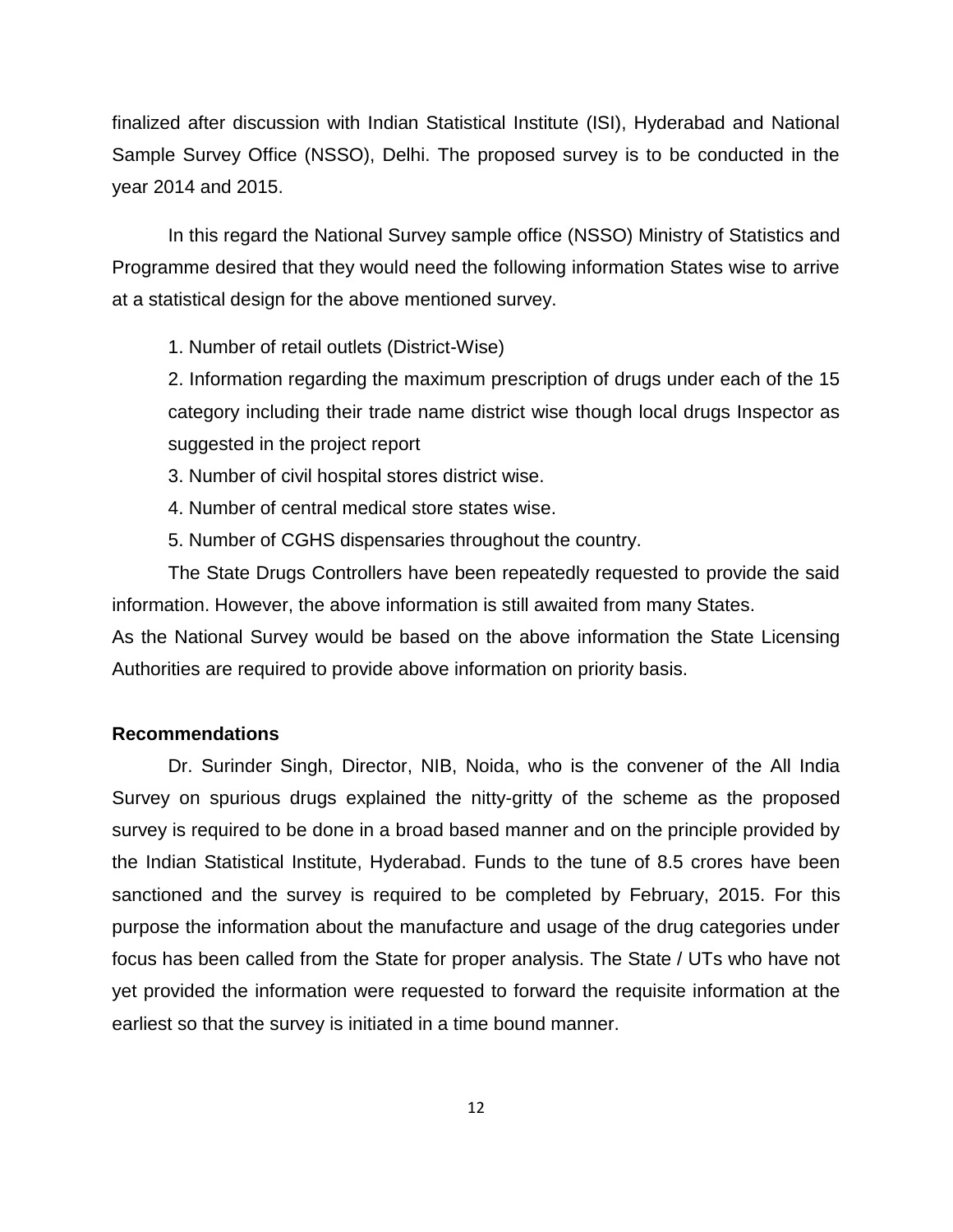# **CONSIDERATION OF THE PROPOSAL OF CREATION OF DATA BANKS AND INTRODUCTION OF E-GOVERNANCE THROUGH THE USE OF MODERN INFORMATION TECHNOLOGY FOR EFFECTIVE REGULATORY CONTROL**

It was stressed in the earlier meetings of the DCC also that the State Drug Regulatory Authorities required to play a more pro-active role in employing modern information technology in order to have an effective drug regulatory system in the country which works in coordination and harmonious manner to achieve the objectivity of transparency as well as effective governance.

For this purpose it was emphasized that a creation of data bank and dissemination accurate information is very essential. A data base was recommended to be created in respect of providing information about the manufacturers, their formulations, compositions, MRP etc. through the website on priority basis. A data base related to enforcement activities like inspections conducted, samples drawn, seizure made, violations detected, prosecutions launched etc. is required to be created and maintained. Networking of the Centre and State Drug Regulatory officers is required to be done to achieve optimum coordination. Software applications may be utilized for the purpose of general administration such as e-office, preparation of pay bills, maintaining of records etc.

"Rapid Replication Roll Out" of online licensing system software is available for the adoptions by the States. XLN (Extending Licensing Node for laboratory) which is an e-Governance enabling tool towards effective, speedier & accurate monitoring of issuance of Sales Licenses for drugs, developed by NIC, Gujarat, is one of the applications being replicated in Chhattisgarh, Karnataka, Himachal Pradesh and Kerala. The Department of Information and Technology is offering to extend this facility to the States who have not availed it.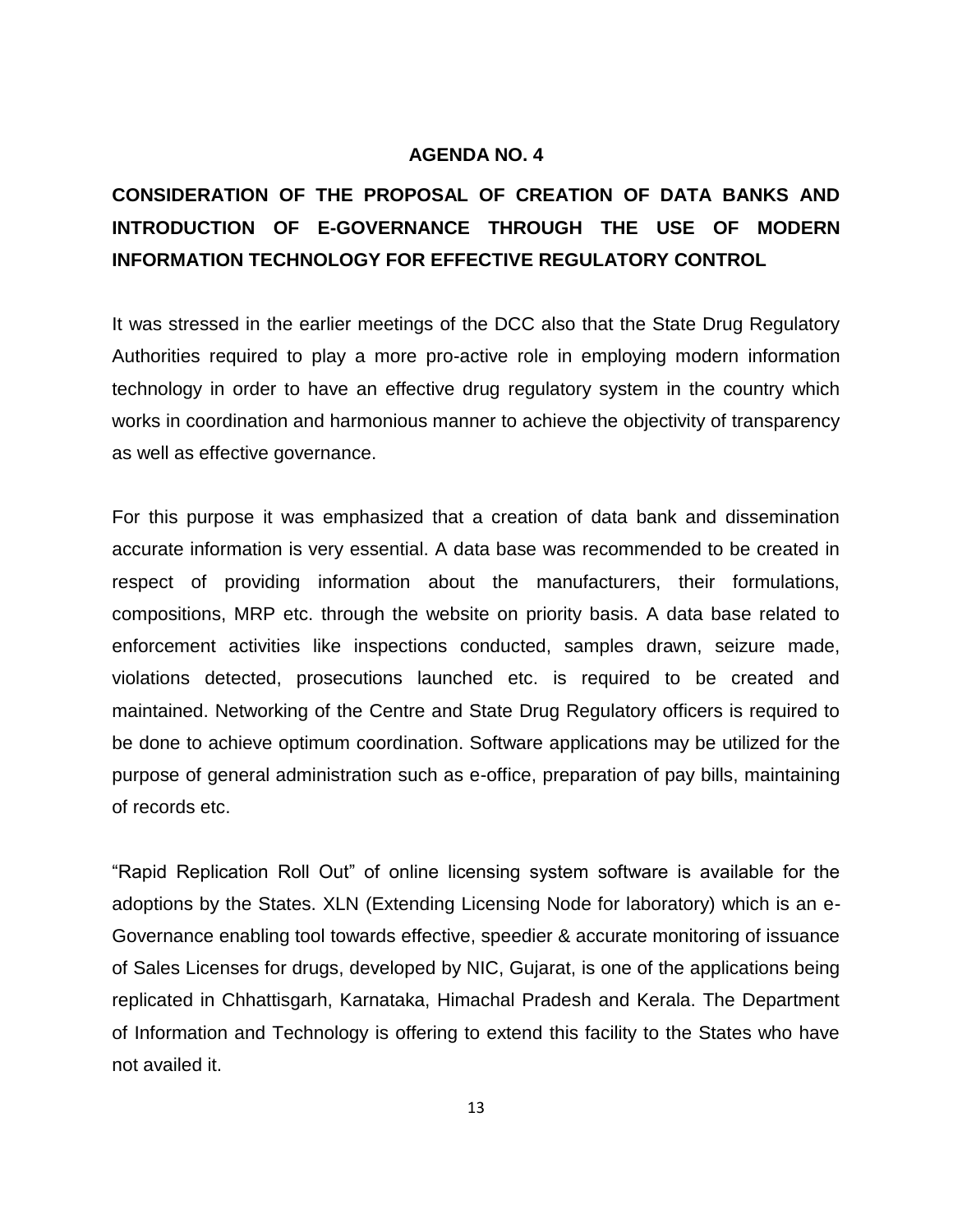### **Recommendations**

The Chairman briefed the members that in the era of faster communications and use of IT technology, it is very essential that States must create data bank in regard to the manufacturing licences issued their formulation and this information should be available on their website. The information in respect of the enforcement activities should also be maintained. The help of the NIC etc. may be taken to ensure that there is transparency in the system. Online system of receiving the applications and grant of licences should be introduced for efficiency and transparency.

## **AGENDA NO. 5**

## **REGULATION OF MEDICAL DEVICES UNDER THE PROVISION OF DRUGS AND COSMETICS ACT, 1940 AND RULES THEREUNDER**

The definition of the term "drug" under Section 3 of the Drugs and Cosmetics Act, 1940, under clause (iv) includes such devices intended for internal or external use in the diagnosis, treatment, mitigation or prevention of disease or disorder in human beings or animals, as may be specified from time to time by the Central Government by notification in the Official Gazette, after consultation with the Board (i.e. Drug Technical Advisory Board). Accordingly, the following categories of medical devices were notified as drugs by the Ministry of Health and Family Welfare through Gazette notifications mentioned hereunder.

| <b>S. No.</b> | <b>Name of the Device</b>                                    | <b>Notification</b><br><b>Number</b> | Date of<br>notification |
|---------------|--------------------------------------------------------------|--------------------------------------|-------------------------|
| 1.            | Disposable Hypodermic Syringes                               | GSR 365 (E) 17.03.1989               |                         |
| 2.            | Disposable Hypodermic Needles                                | GSR 365 (E)                          | 17.03.1989              |
| 3.            | <b>Disposable Perfusion Sets</b>                             | GSR 365 (E) 17.03.1989               |                         |
| 4.            | In Vitro Diagnostic Devices for HIV, HBsAg and<br><b>HCV</b> | GSR 601 (E) 27.08.2002               |                         |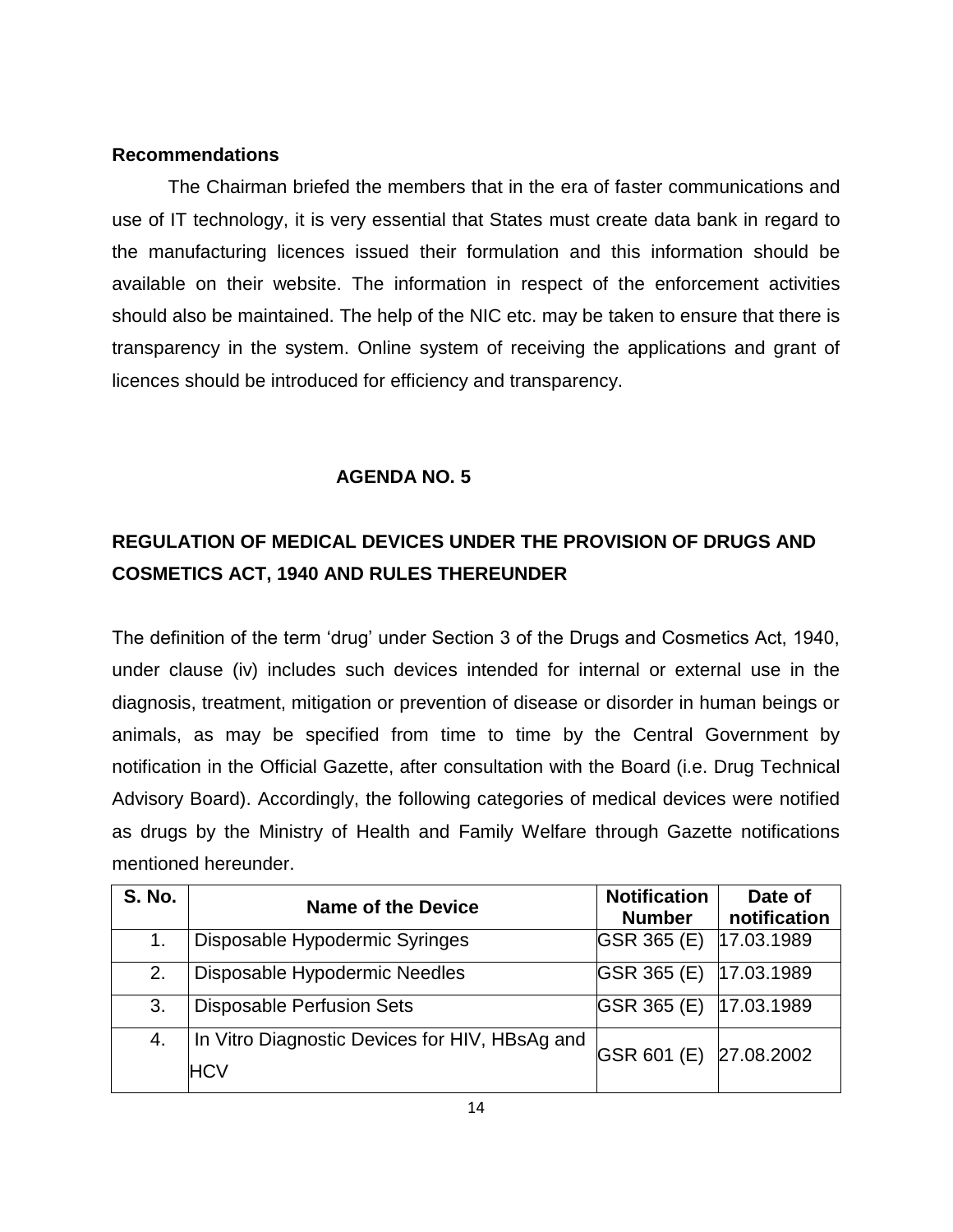| 5.  | <b>Cardiac Stents</b>            | S.O. 1468 (E) 06.10.2005 |  |
|-----|----------------------------------|--------------------------|--|
| 6.  | <b>Drug Eluting Stents</b>       | S.O. 1468 (E) 06.10.2005 |  |
| 7.  | Catheters                        | S.O. 1468 (E) 06.10.2005 |  |
| 8.  | <b>Intra Ocular Lenses</b>       | S.O. 1468 (E) 06.10.2005 |  |
| 9.  | I.V. Cannulae                    | S.O. 1468 (E) 06.10.2005 |  |
| 10. | <b>Bone Cements</b>              | S.O. 1468 (E) 06.10.2005 |  |
| 11. | <b>Heart Valves</b>              | S.O. 1468 (E) 06.10.2005 |  |
| 12. | Scalp Vein Set                   | S.O. 1468 (E) 06.10.2005 |  |
| 13. | Orthopaedic Implants             | S.O. 1468 (E) 06.10.2005 |  |
| 14. | Internal Prosthetic Replacements | S.O. 1468 (E) 06.10.2005 |  |

The notification S.O. 1468(E) dated 06.10.2005 was further amended vide notification S.O. 3793(E) dated 23.12.2013 to delete the word "sterile" so as to ensure that the medical devices covered under the notification S.O. 1468(E) are uniformly regulated both as sterile and non-sterile.

In this connection it has been clarified by CDSCO on its website that any devices other than above do not require any registration, license, permissions or NOC for their import or manufacture, sale and distribution so far as the provisions of the Drugs and Cosmetics Act and Rules made thereunder are concerned.

The Drugs and Cosmetics Rules, 1945 are being further amended to make provision for the manner of labeling, qualification of competent persons to manufacture and test medical devices, shelf life, provisions for standard to which these devices should adhere and exemptions for custom made devices for their import and manufacture under the rules. The draft rules published vide notification GSR 703(E) dated 24th October, 2013 are being finalized by the Ministry of Health and Family Welfare. The notification containing the final rules will be forwarded to the State Drugs Controllers for implementation after publication of the notification containing amendment to the rules.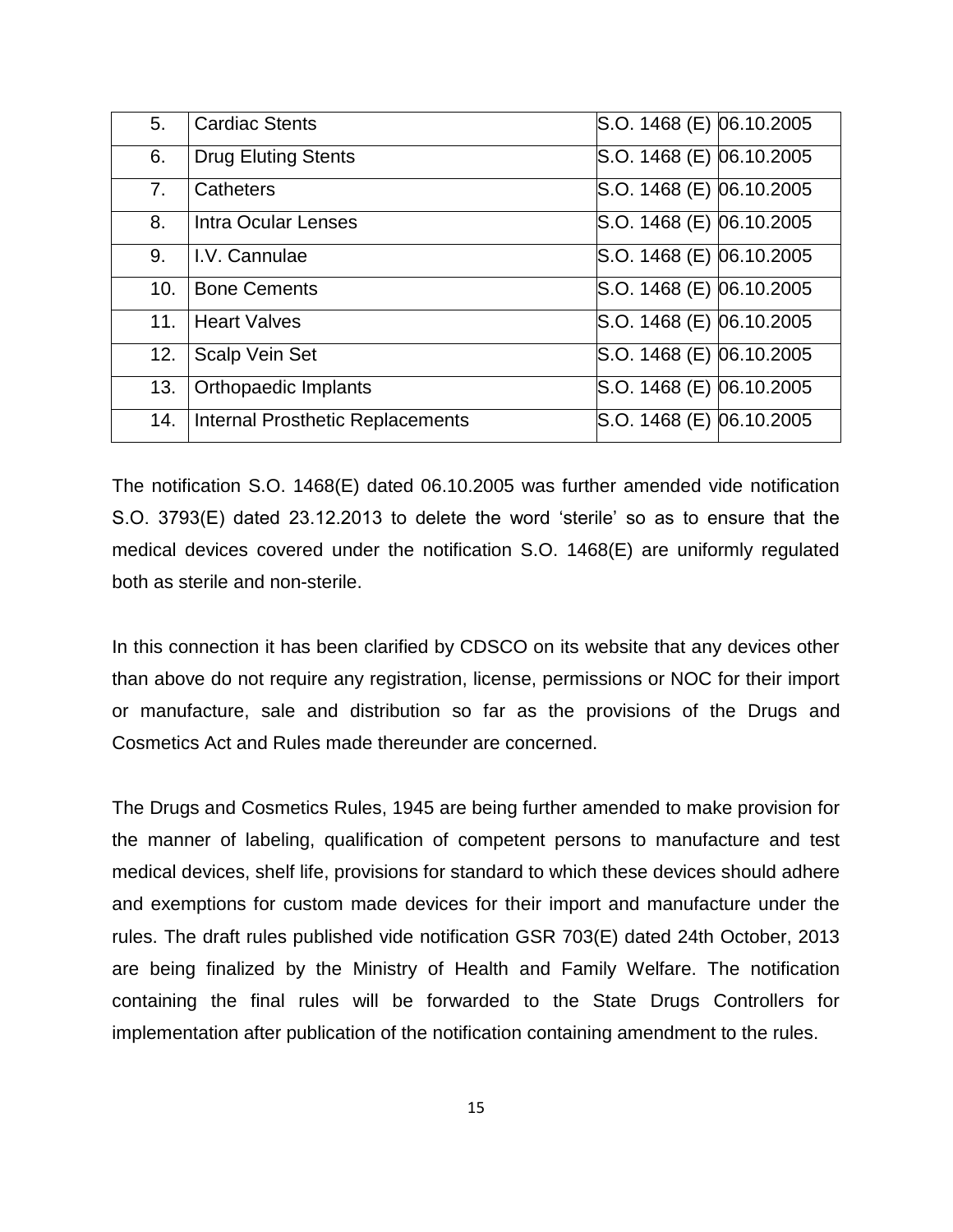The issue of compliance of Schedule M by the manufacturers of medical devices has been raised many times. The Schedule M relating to the Good Manufacturing Practices for pharmaceutical products provides in the Note appended to the Schedule that in the case of certain categories of drugs including medical devices, the licensing authority have the discretion to modify the requirements of the Schedule, if he is the opinion that having regard to the nature of the products and extent of manufacturing operations and reasons to be recorded in writing, it is necessary to relax or alter them in the circumstances of a particular case and direct the manufacturer to carry out necessary modifications in them and the modifications having been made, approve the manufacture of such categories of drugs.

In view of the above it is not mandatory that all the provisions of Schedule M are required to be complied by the manufacturers of medical devices. These could be modified and approved on case to case basis.

#### **Recommendations**

A presentation was given by Shri Rajiv Nath of All India Medical Device Industry in respect of the difficulties faced by the Industry in respect of implementation of the provisions of the Drugs and Cosmetics Act, 1940 and Rules made thereunder so far as the implementation of Good Manufacturing Practices for medical devices. It was desired that the requirement of GMP compliance for medical devices should be as per IS : 15579: (ISO 13485) standards.

DCC after deliberations recommended that a revised Schedule M-III for medical devices should be introduced under the Drugs and Cosmetics Rules, 1945 replacing the present limited Schedule M-III to address the problems of medical device industry and to make the requirements for medical devices harmonious to the International standards.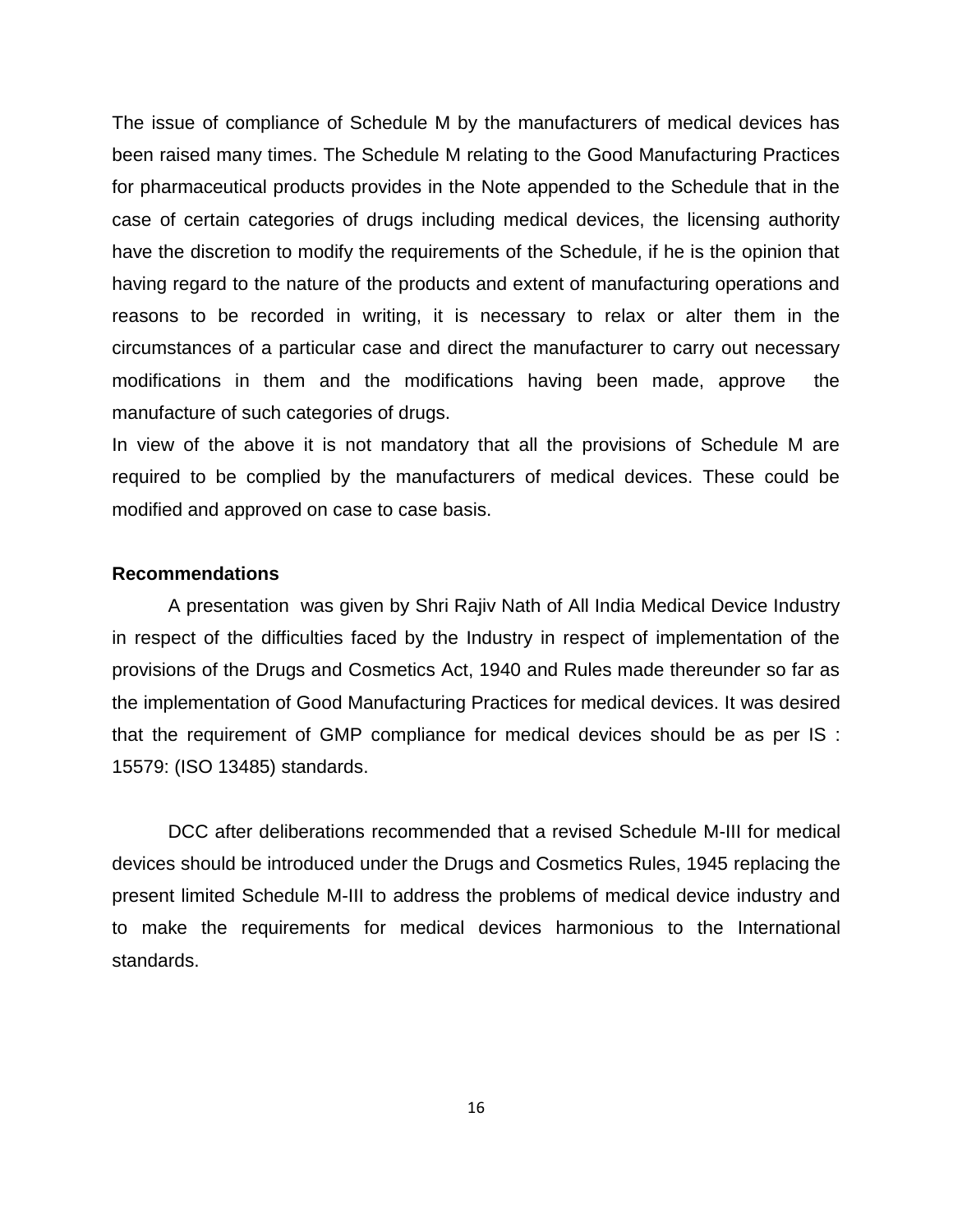# **CONSIDERATION OF THE PROPOSAL TO AMEND THE DRUGS AND COSMETICS RULES, 1945 FOR MAKING A PROVISION FOR LABELING OF DRUGS WITH THE STORAGE CONDITIONS**

Representations have been received that even though some of the manufacturers gives storage conditions on the label of the drug, majority of drug formulations do not mention storage conditions on the label as there is no mandatory provision under rule 96 of the Drugs and Cosmetics, Rules, 1945 relating to manner of labeling. Because of high variations in the temperatures prevailing at any time in the country it is necessary that storage conditions are included in the labeling requirements so that care is taken to store drugs under prescribed store conditions by the various handlers. Drugs pass through various channels viz distributors, retailers, and transporters till it reaches the consumer. In order to ensure that drugs do not lose their efficacy because of improper storage at various level because of non-availability information about storage conditions on the label, it is necessary that the label of the drug provide this important information so that the drugs are stored under proper conditions.

In view of the above it is proposed to amend rule 96 of the Drugs and Cosmetics Rules, 1945 to include a provision making it mandatory for the manufacturers to provide storage conditions of the drug in a conspicuous manner.

DCC may kindly deliberate and give its recommendations.

### **Recommendations**

DCC after deliberations agreed to the proposed amendment that the storage conditions should be mentioned on the label of the drug in a conspicuous manner so that the handlers of the drug at all stages of storage or transportation are aware of the temperature range under which the drug is required to be stored. It was further pointed out that the storage conditions given in IP and Schedule P of the Drugs and Cosmetics Rules, 1945 vary in their wordings. The Indian Pharmacopoeia Commission may be requested to harmonize the labeling provisions for proper implementation of the provision.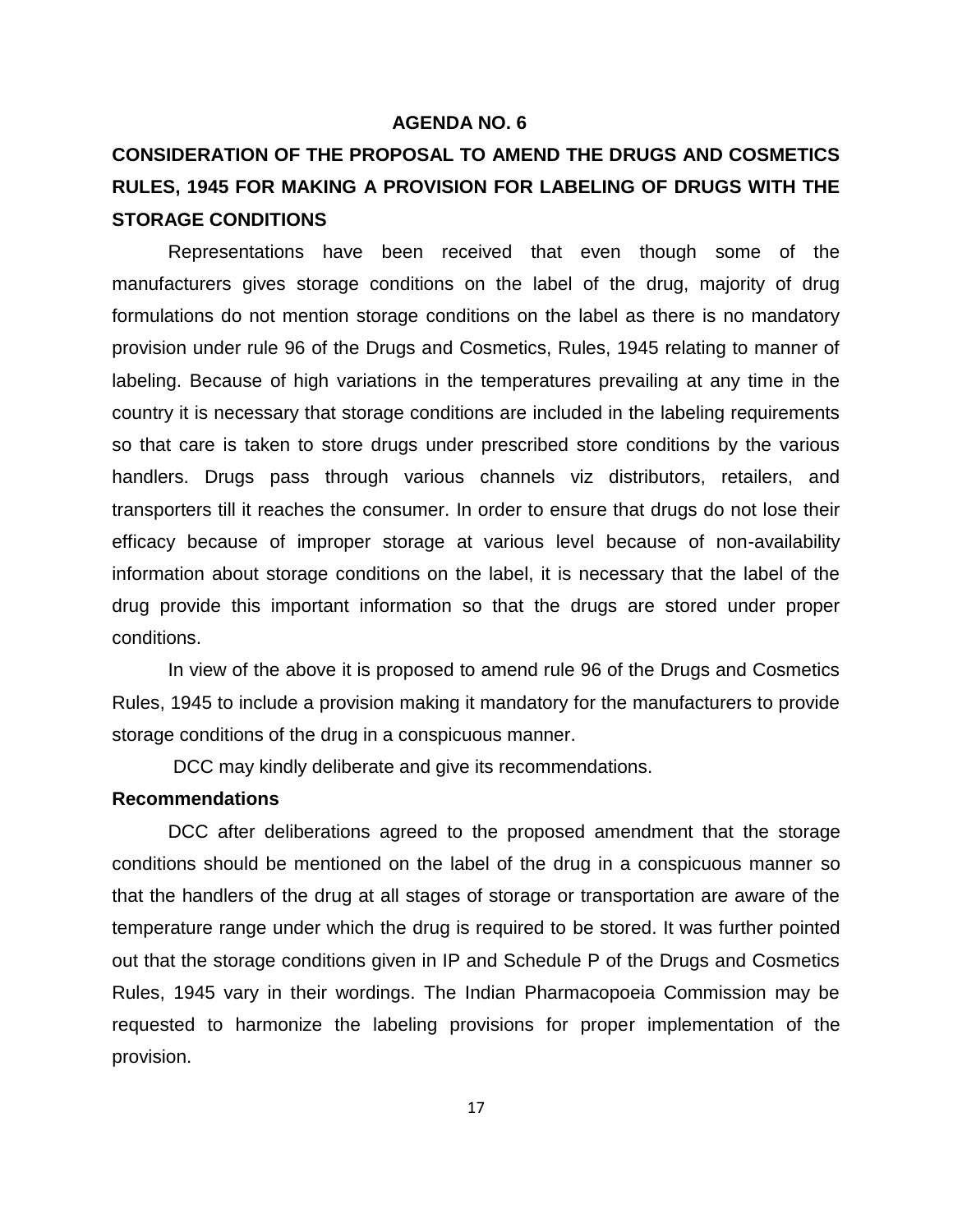## **CONSIDERATION OF THE ISSUES ARISING OUT OF THE EXPORT OF THE DRUGS FROM INDIA TO OTHER COUNTRIES**

Indian pharmaceutical industry is one of the fastest growing knowledge based sectors of the Indian economy and has achieved global recognition as a producer of low cost high quality bulk drugs and formulations. Having achieved the distinction of being 3rd largest in the world by volume, it has attracted international attention and the quality of Indian drugs is a subject of debate across international media and country regulators. India has to meet the current international challenges to maintain the growth rate and also ensure that quality drugs are exported from the country.

Certain issues which require consideration by the DCC for uniform implementation in the country to ensure that genuine exporters of drugs do not faced hurdles in export, while the complaints received in respect of export of drugs which have been reported to be found not of standard quality by the importing country are attended on priority basis.

The specific issues raised in the office of DCG(I) are as under:

#### **1. issue of free sale Certificate**

The office of DCG(I) has received a representations suggesting that one Free Sale Certificate for all the products should be granted by the State Licensing Authorities without mentioning the name of the country so that they do not need to approach the authorities again and again. Principal Company name should not figure in the Free Sale Certificate.

## **2. Complaints received from various countries regarding Sub-standard quality of drugs**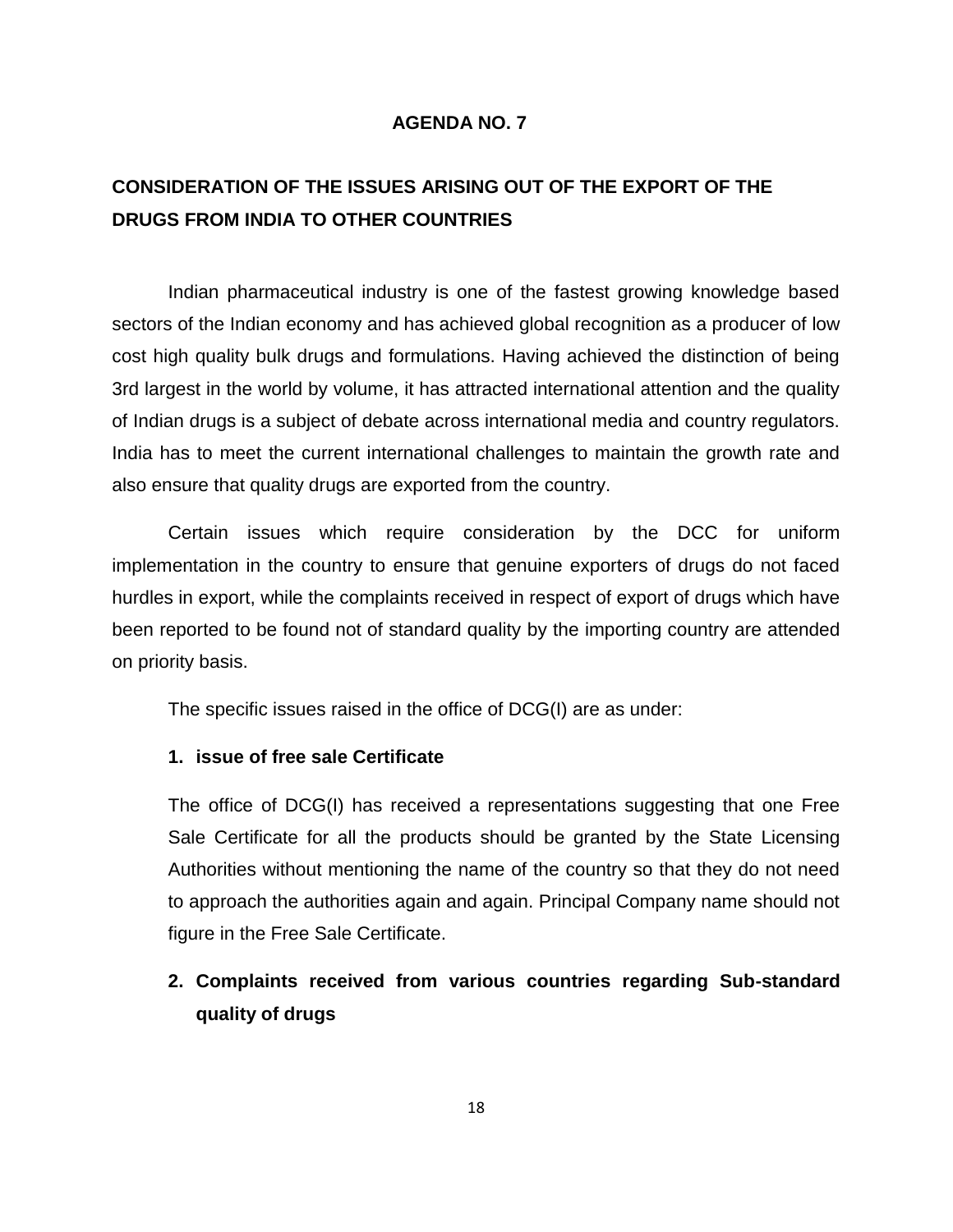This office is receiving number of complaints from various countries like Sri Lanka, Vietnam, Ghana etc. regarding the export of sub-standard quality of drugs. Immediately this office write to the zonal offices for investigation and joint investigation along with representative of State Licensing Authority (SLA) is carried out. It is observed that the joint inspection team recommended to take appropriate action against the manufacturer/exporter but action taken by the State Licensing Authority (SLA) is delayed or not taken. Since it is an international obligation State Licensing Authority should take immediate action, so that Indian Consulate or the concerned Government of the country is suitably informed.

#### **3. Difficulties in obtaining New Product License- Regarding**

Many of the industries specially MSME sectors are facing difficulties while obtaining new product license with the local state FDA that, any pharmacopeial product when they approach local authorities for inclusion of any new product in the manufacturing license, though that product in the pharmacopeia like IP/BP/USP has to be applied for test license first, then apply for permanent License. This whole process is affecting the export.

DCC may consider and give its recommendations.

#### **Recommendations**

The members were requested that as exports of pharmaceutical products are critical area and involve the image of the country. Every effort should therefore be made to ensure that regulatory requirements in respect of exports of pharmaceutical products are not delayed and promptly addressed. In the case of reports of drugs declared as not of standard quality by the importing countries, immediate actions should be taken for investigating the specific cases and results thereof and the action taken intimated in time for forwarding the information to the Government of the concerned country.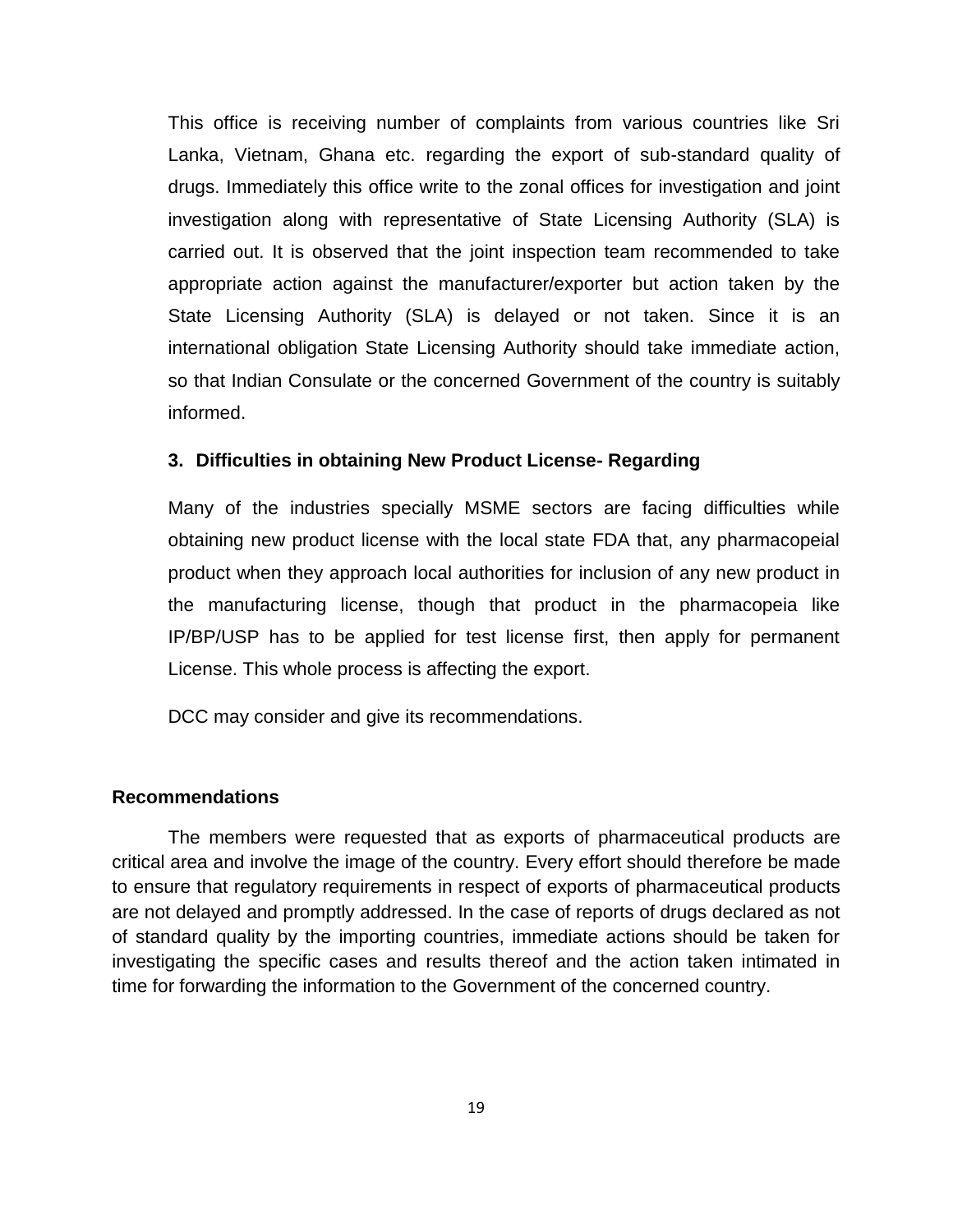**FURNISHING OF ANNUAL STATISTICS IN RESPECT OF PRODUCTION, CONSUMPTION, IMPORT AND EXPORT OF PSYCHOTROPIC SUBSTANCES COVERED UNDER THE NARCOTIC DRUGS AND PSYCHOTROPIC SUBSTANCES ACT, TO INCB, VIENNA**

India, being a signatory to the UN Convention 1971, is required to furnish annually statistics in the prescribed format, in respect of manufacture, consumption, estimates, import and export of Psychotropic Substances and Narcotic drugs in India to the INCB Vienna. It is needless to stress that it is very important to adhere to the requirements of the Convention for the signatory countries, and non furnishing of requisite information would tarnish image of the country. Under Rule 65 of the Narcotic Drugs and Psychotropic Substances rules 1985 also, it is the statutory duty of the State Licensing Authority to consult the Drugs Controller (India) in regard to the assessed annual requirements of each Psychotropic Substances and monitor their manufacture etc. as provided under the said rules.

The office of DCG(I) has to submit the data in Form P for Psychotropic substances to the Narcotic Control Bureau. The States are required to be collect the data from each manufacturer and forward to the office of DCG(I) for consolidation. The office of DCG(I) has forwarded an interim information for the year 2012 as received from the State Drug Control Authorities who has provided the requisite information. Inspite of repeated reminders the information from all concerned State Drug Controllers do not reach the office of DCG(I) in time for onward transmission.

Further, the information in respect of year 2013 is also required to furnished to the Narcotic Control Bureau for submission to INCB Vienna.

The DCC may please deliberate the matter in light of importance of furnishing of this information and provide a time bound programme for all States to adhere for furnishing the information.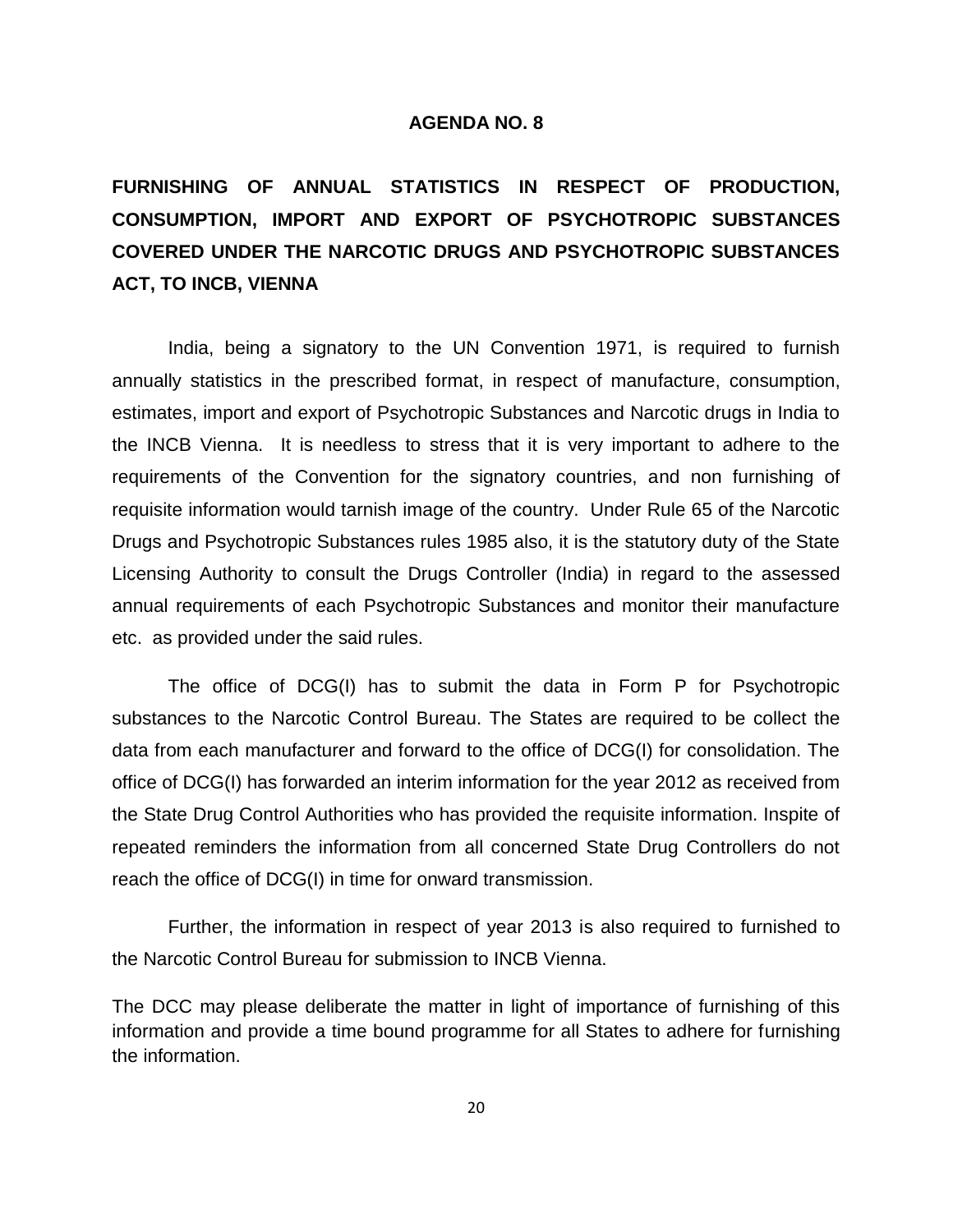#### **Recommendations**

The Chairman stated that furnishing of annual statistics in respect of psychotropic substances is a National responsibility and therefore due importance should be given to the furnishing of the requisite information in time. Information in respect of year 2013 is still pending from many of the States. A meeting of the State Drugs Controllers in this regard was convened by the Narcotic Control Bureau also in this regard. It is therefore reiterated that the States shall ensure that the requisite information is provided in time so that the International obligation is met as per prescribed time schedule.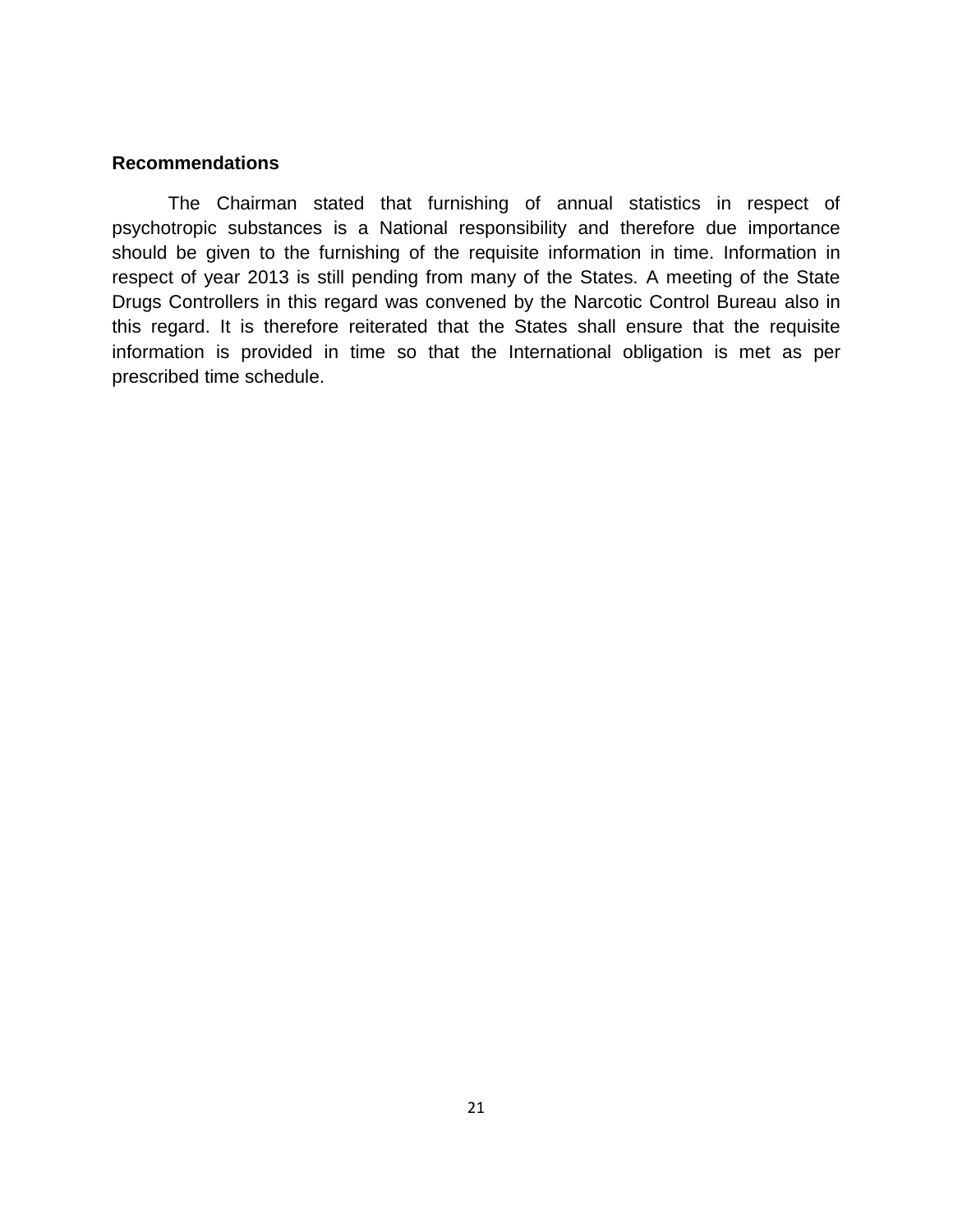## **CONSIDERATION OF THE AGENDA ITEMS FORWARDED BY THE INDIAN PHARMACOPEIA COMMISSION**

The Indian Pharmacopeia Commission has forwarded the following agenda items for the consideration of the DCC and its recommendations in the matter.

**1. Proposal for deletion of under mentioned clause C and the statement " and to a preparation included in the National Formulary of India" under Rule 96- Manner of Labelling in Drugs & Cosmetics Act 1940 and Rules thereunder**

The Drugs & Cosmetics Rules, 1945 under rule 96 related to Manner of Labeling has clauses having reference to National Formulary of India as under:

- Rule 96 Manner of Labelling
- (i) the name of the drug− ….. …..

(c) for drugs included in the National Formulary of India, the name or synonym specified therein followed by the letters 'N.F.I.'

(ii) The content of active ingredients−

. . . . . . . . ……..

Provided that clause (iii) shall not apply to the pharmacopoeial preparations where the composition of such preparation is specified in the respective pharmacopoeia and to a preparation included in the National Formulary of India.

The reference of N.F.I in the clause "c" and in proviso to clause (iii) as stated above in the said rule creates the confusion among stakeholders.

The above clauses, might had been included in the past in the Drugs & Cosmetics Rules, which seems to lose the relevance in the present day context as the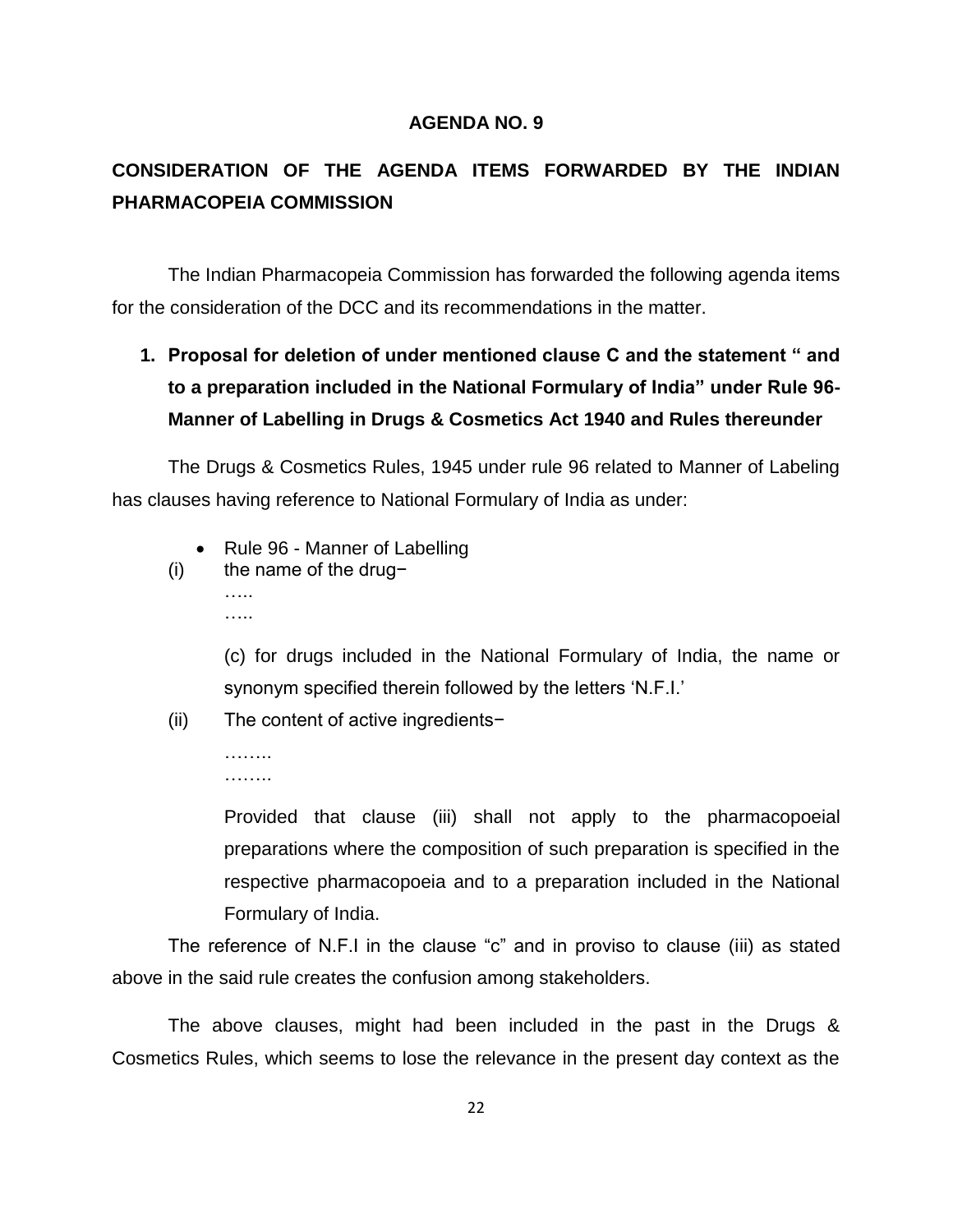drugs/their formulations are manufactured either as Pharmacopoeial preparations or New drugs or Patent & Proprietary medicines, therefore the clause "c" becomes redundant and needs to be deleted.

Also the proviso to clause (iii), "and to a preparation included in the National Formulary of India" needs to be deleted because the N.F.I does not specify the analytical test procedures for quantification of active ingredients. The National Formulary of India (N.F.I) is a guidance document to the medical practitioners, pharmacists, nurses, medical and pharmacy students and other healthcare professionals and stakeholders in healthcare system. It is not a regulatory document for quality standards for manufacturing of drugs and formulations. The proviso is also therefore required to be deleted.

## **2. . Incorporation of Pharmacovigilance Programme of India (PvPI) in Drugs and Cosmetics Rules**

PvPI is functioning to support the regulatory system in the country. Considering importance of the activity, recommended incorporating PvPI in the Drugs & Cosmetics Act rules. It can be made obligatory for continued manufacture of a New Drug to comply with the criteria to be prescribed for spontaneous ADRs on the expiry of the four years period of surveillance. Spontaneous ADRs should be made criteria for banning use of drugs also.

State Drug Control department may be authorized to inspect/audit ADRs monitoring centres under PvPI in their respective state.

#### **3. Implementation of IP and IP Reference Substances (IPRS):**

As per the present policy of the IPC, IP will be published once in four years with an Addendum every year in between. Revised editions of IPs and the Addenda issued from time to time contain new monographs, updated versions of existing monographs, new tests, and updated / amended versions of tests or replacements of existing tests. The regulatory bodies across the country play an important role in ensuring that due verifications are done not only in the matter of manufacturing facilities, but also with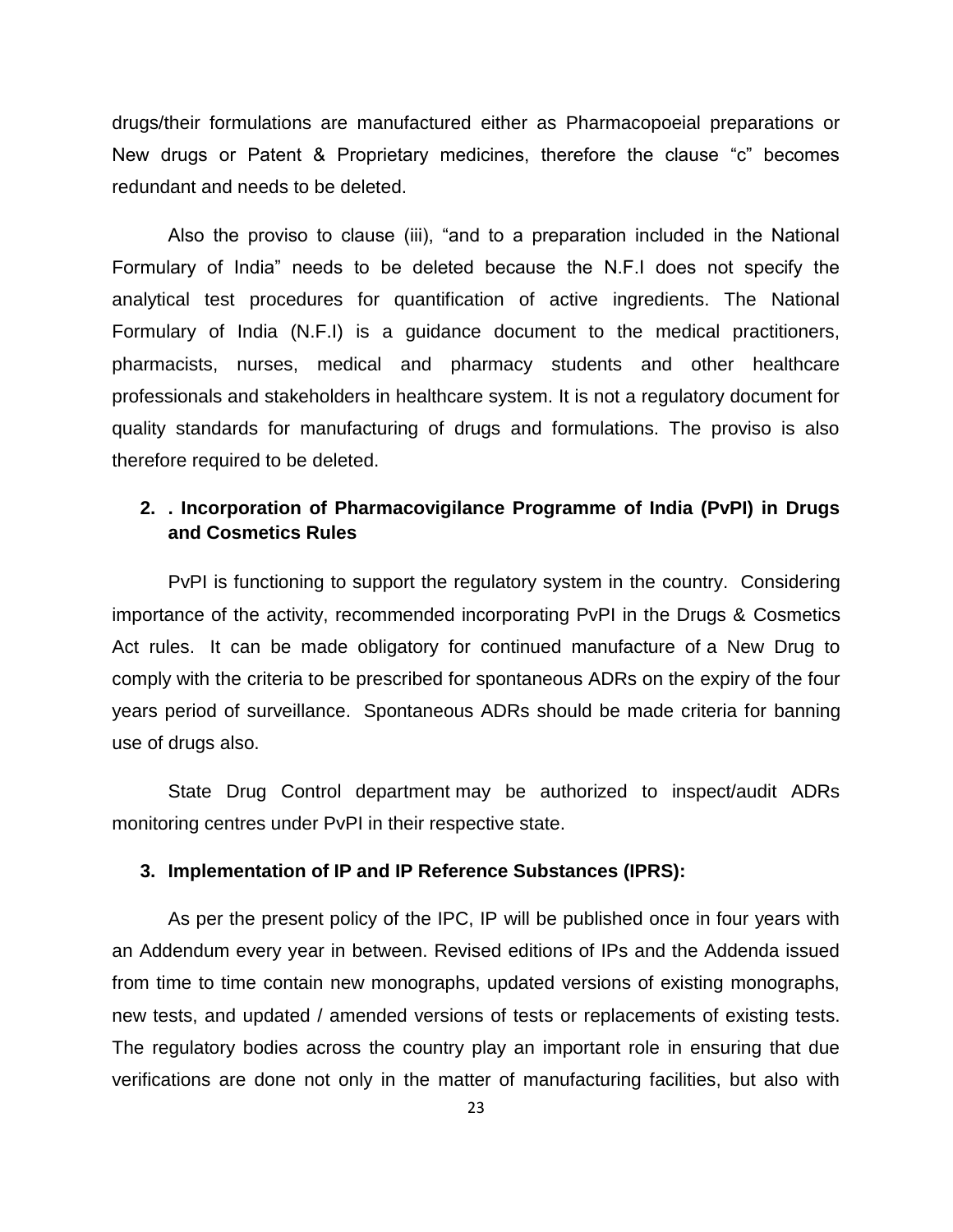regards to the testing facilities. The manufacturers as well as the testing laboratories including the Government laboratories should upgrade their facilities or install new facilities and also train their QC personnel or provide competent personnel to perform the tests. Without such measures the purpose of IP will be defeated and the test reports generated will not have any technical or legal sanctity.

IPC on its part would notify all such changes in its web-site and also will try to provide information directly to the State/ Central agency concerned.

The central and state regulatory bodies should take appropriate and timely steps for implementation of IP. Free copies of IP are provided to the regulatory bodies to enable them to adopt the IP requirements. However, the States should endeavour to procure adequate number of copies on cost payment basis for use of their laboratories and sub-offices.

IPRS will also be provided free of cost for a period of about one year. However, free supplies cannot go on forever and the State and other laboratories shall provide facilities for developing working standards by procuring primary IPRS. IPC will also endeavour to provide training to any laboratory desiring the same. The manufacturers shall also be required to procure IPRS.

The DCC may kindly suggest the mechanism for checking the availability of IPRS in different labs at central and state level.

#### **Recommendations**

The DCC after deliberations agreed that the reference to National Formulary of India in the rule 96 as proposed by the Indian Pharmacopeia Commission should be deleted as NFI is a guidance document for medical practitioners and other professionals in the Health care system and is not a document for quality standards for manufacture of drugs and formulations.

In regard to the proposal for incorporation of Pharmacovigilance Programme of India (PvPI) in Drugs and Cosmetics Rules, the DCC did not agree to its inclusion in the said Rules and desired that it should be run as a parallel programme as its aim is to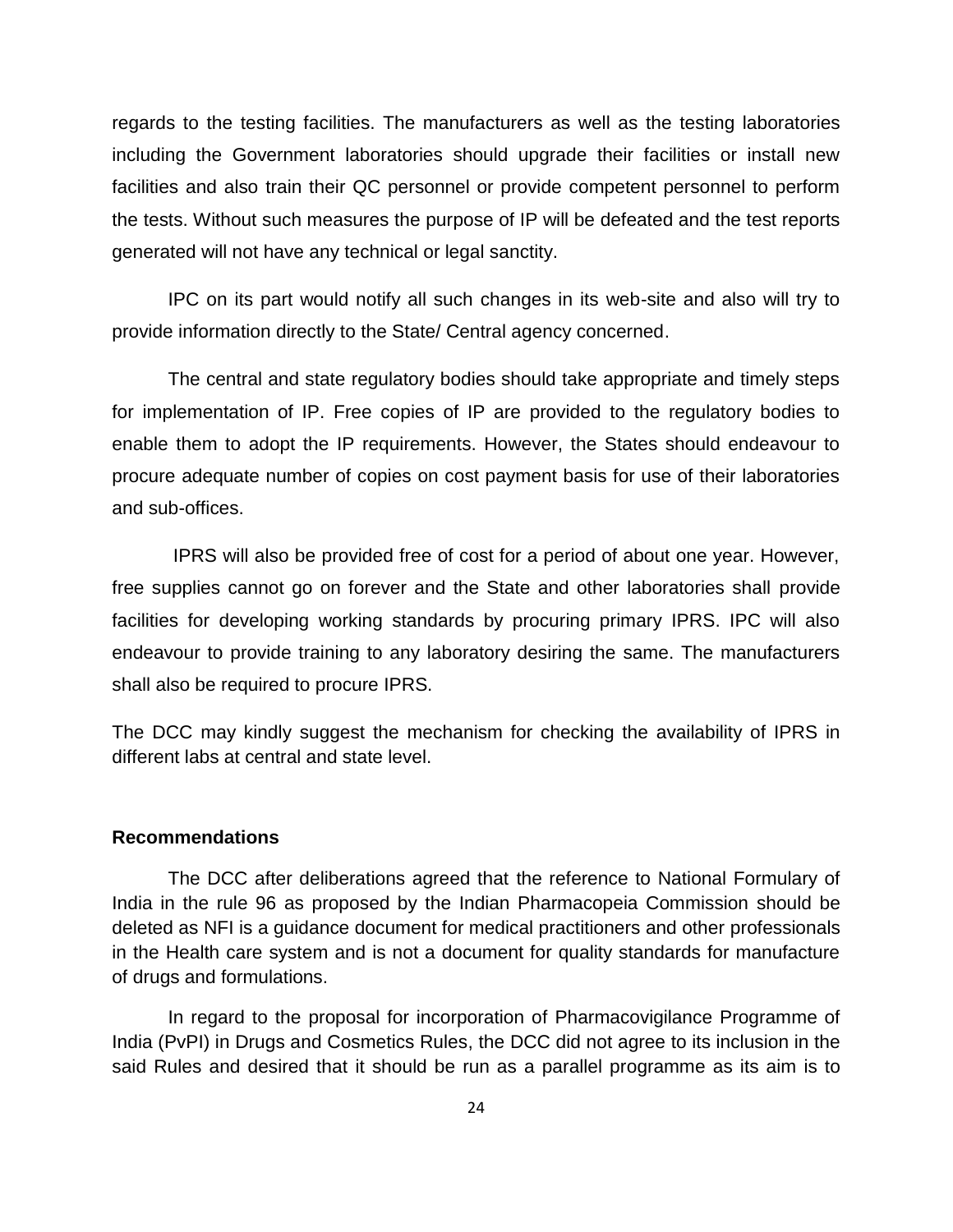collect data of adverse drugs reactions from the health professionals in a voluntary manner.

In regard to the implementation of IP, the Chairman briefed the members that for proper implementation of the updated version of IP which have many new monographs and new testing procedures, would be only effective if the testing laboratories of the Government as well as of the manufacturers are upgraded so that the test mentioned in IP are performed as per procedures prescribed and complete report of testing is provided to ensure the quality of the drugs manufactured and tested in the country.

In regard to reference standards the Chairman informed the members that the laboratories should note use the IP reference standards made available to them are not for testing purposes, but for development of the reference standards in the laboratory for testing the quality of the drugs. It was further stated that these reference standards would be provided by the IPC for a period of one more year. The State Laboratories have to develop facilities for developing working standards for their use.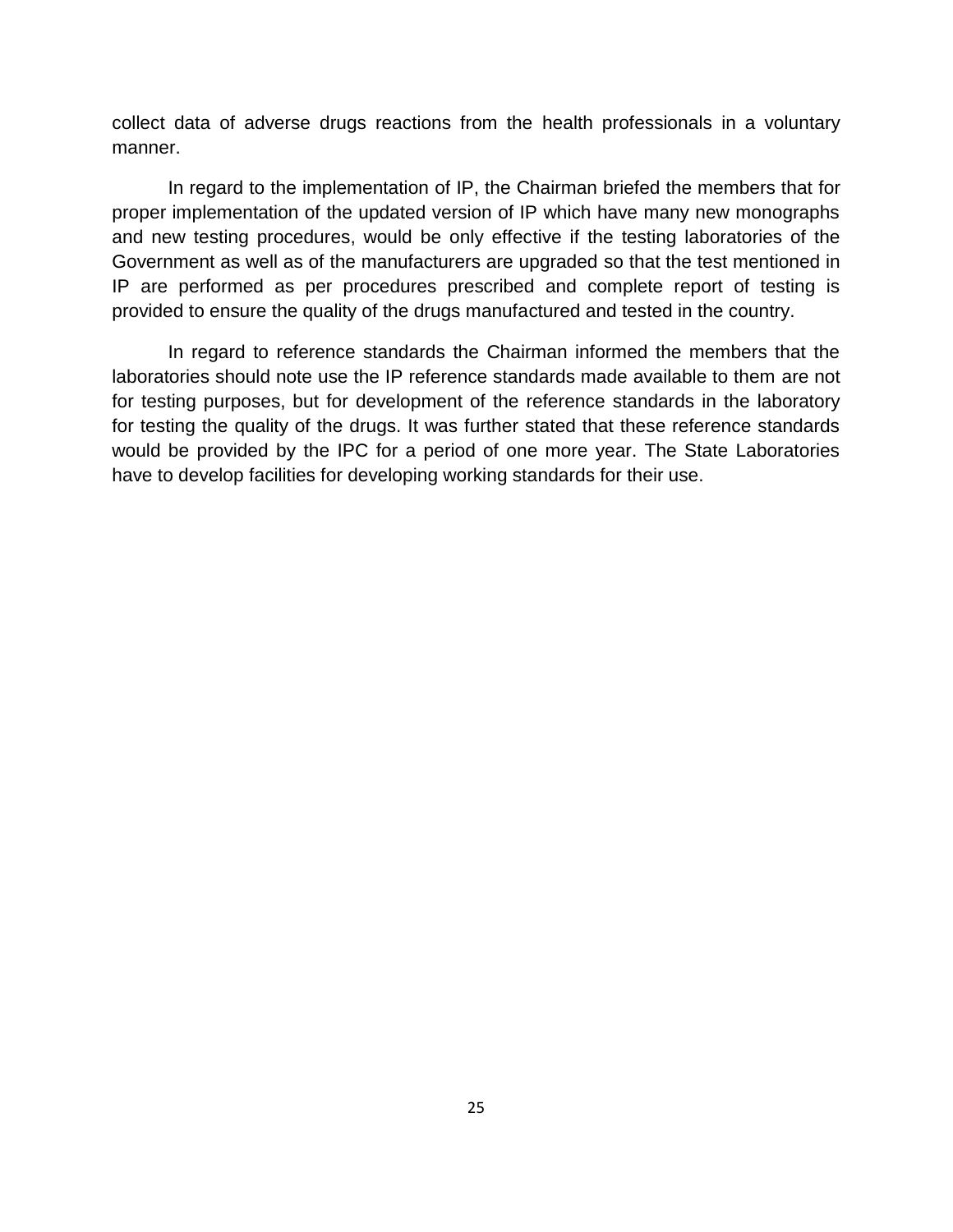# **CONSIDERATION OF REPORT OF THE SUB-COMMITTEE TO EXAMINE THE SUGGESTIONS RECEIVED FOR AMENDMENT TO THE DRUGS AND COSMETICS RULES, 1945**

The Committee constituted by the DCC under the Chairmanship of Drugs Controller, Karnataka to examine the various proposals received by DCC for amendments to the Drugs and Cosmetics Rules, 1945 and gives its recommendation on each proposal has submitted its report indicating the proposed changes suggested and justification for the same. The committee consisted of following members.

- 1. Dr. B. R. Jagashetty, Former Drug Controller, Karnataka
- 2. Director Drugs Control Administration, Andhra Pradesh
- 3. Additional Drugs Controller, Nagaland
- 4. Drugs Controller, Punjab
- 5. Drugs Controller, J&K
- 6. Dr. H.G. Koshia, Commissioner, FDCA, Gujarat
- 7. Joint Commissioner, FDA, Maharashtra
- 8. Shri S. Manivannan, then DDC(I), CDSCO, Sub-Zone, Bangalore as convener

The following were special invitees.

- 1. Director, Drugs Control, Tamil Nadu
- 2. Drugs Controller, Kerela

DCC may consider the report and give its recommendations.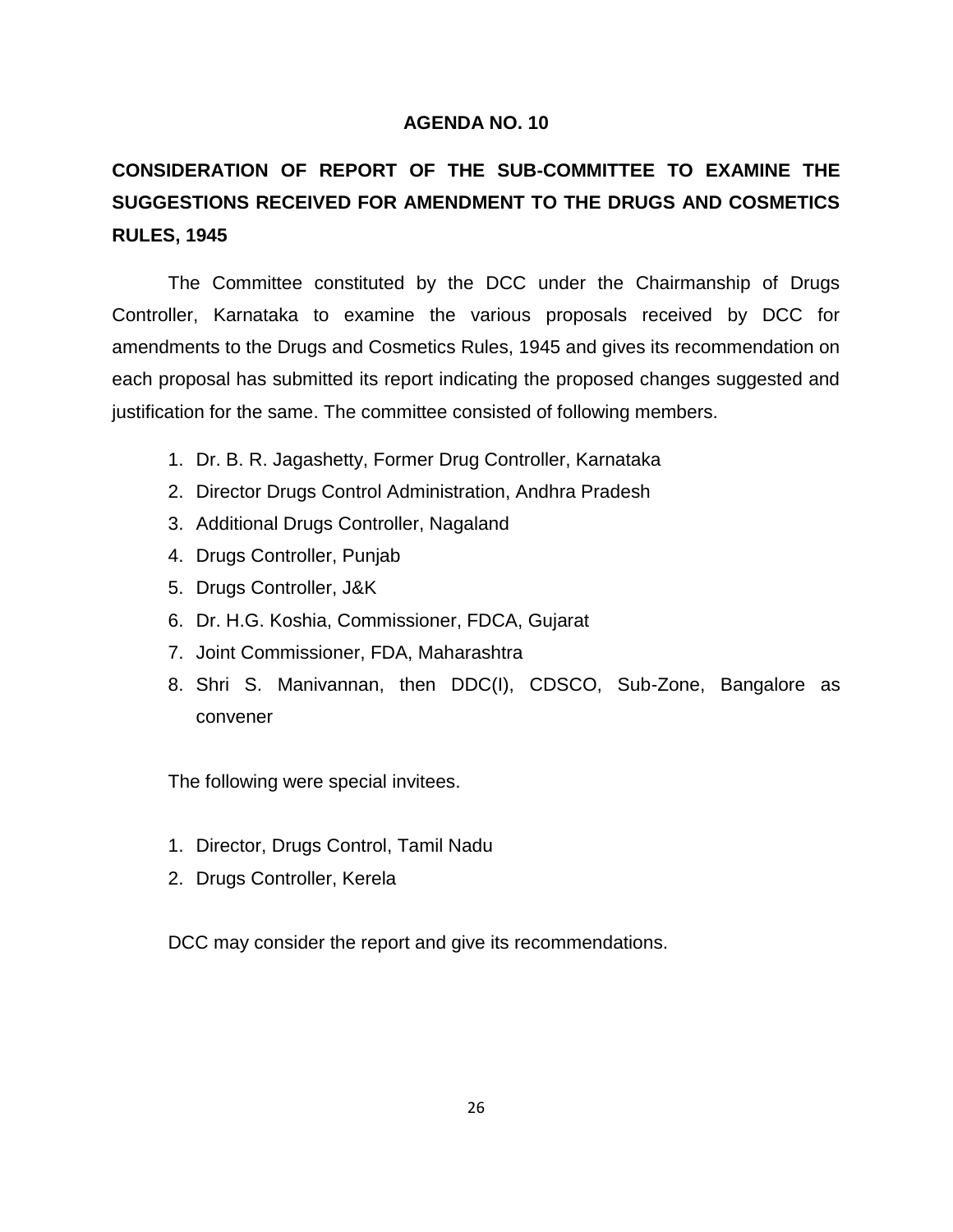#### **Recommendations**

The members were briefed that the sub-committee to examine the suggestions of amendments to the Drugs and Cosmetics Rules, 1945 have submitted its report. The report has recommended for enhancement of the fees in respect of sale licences and clubbing of certain Forms prescribed under the rules. It was observed that the recommendations relate only to the sale licences and no review has been done about the manufacturing licences and other permissions granted under the Drugs and Cosmetics Rules, 1945.

The Committee, however, agreed in principle that there is a need of revision of fees prescribed under the Rules which were amended more than a decade back. The Chairman requested Drugs Controller, Karnataka and Andhra Pradesh to provide a formula based on the logics of price index etc. for justifying the quantum of enhancement. The rules will then be accordingly amended after following the prescribed procedure.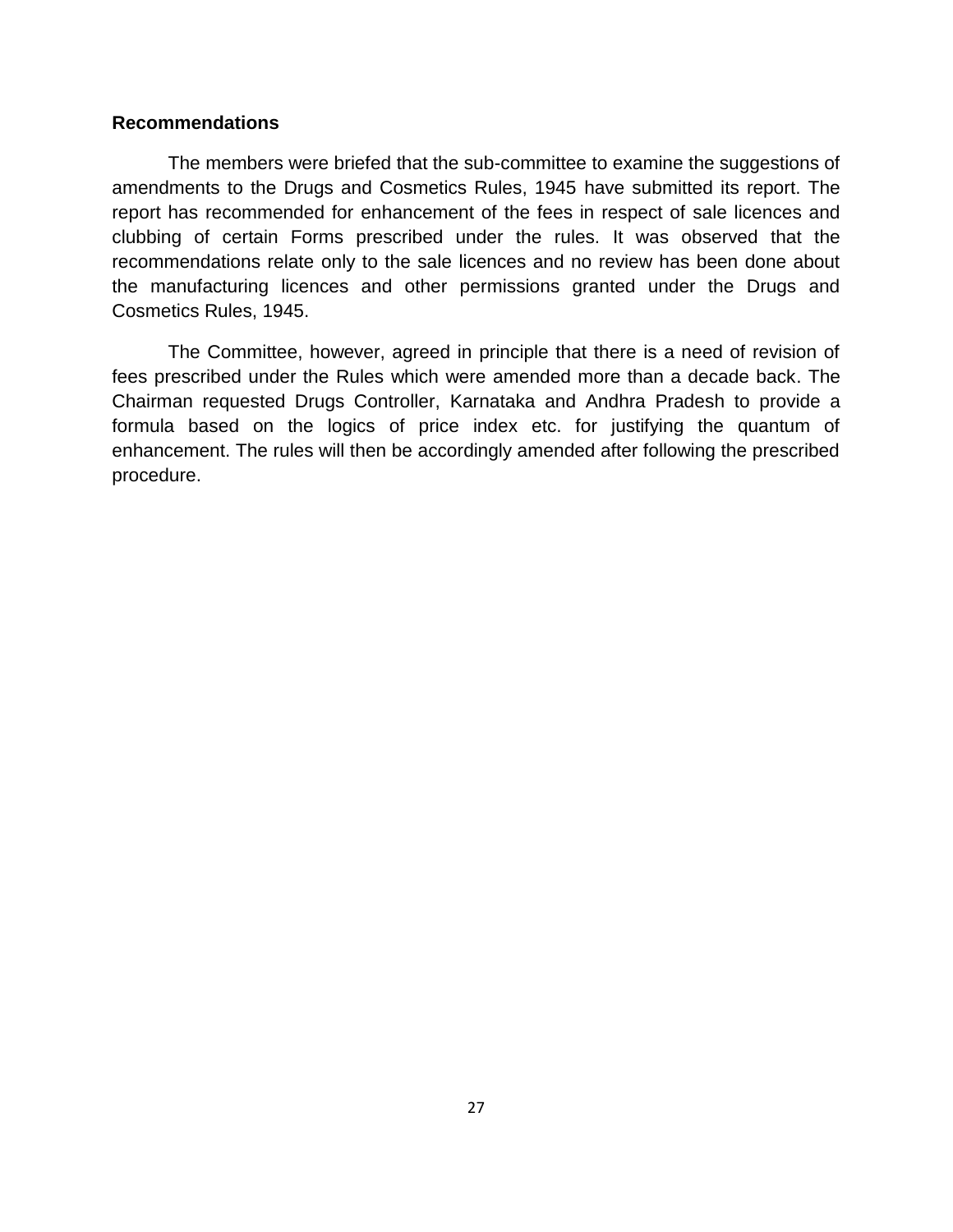# **CONSIDERATION OF REPORT OF THE SUB-COMMITTEE TO FINALIZED GUIDELINES ON GOOD DISTRIBUTION PRACTICES FOR PHARMACEUTICAL PRODUCTS**

A Committee was constituted by the DCC in the  $46<sup>th</sup>$  meeting held on  $12<sup>th</sup>$  &  $13<sup>th</sup>$ November, 2013 to finalize the guidelines on Good Distribution Practices for Pharmaceutical products. The committee has the following members.

- 1. Director General, Drugs, Andhra Pradesh
- 2. Drugs Controller, Odisa
- 3. Shri Naresh Kumar, ADC(I), North Zone, Ghaziabad as convener.

DCC may consider the report and give its recommendations.

#### **Recommendations**

The members were briefed that the sub-committee to finalize guidelines on Good Distribution Practices for pharmaceutical products have submitted its report. The subcommittee has laid stress on making provisions under the Drugs and Cosmetics Rules, for amending the various sale licences and bringing in the element of exercising control over the entire chain of distribution from end to end and registration of the transporter including amendments in the Act for the purpose. It was however, observed that there are over six lakh sale premises holding various sale licences. The amendment of these licences would be a momentous task and the attention of the Licensing Authorities in implementation of the present provisions under the Drugs and Cosmetics Rules, 1945 to ensure the quality of drugs would be restricted. The members felt that judicious implementation of the present provisions can go a long way in ensuring that the patients get quality drugs than making more and more provisions which may be difficult to implement.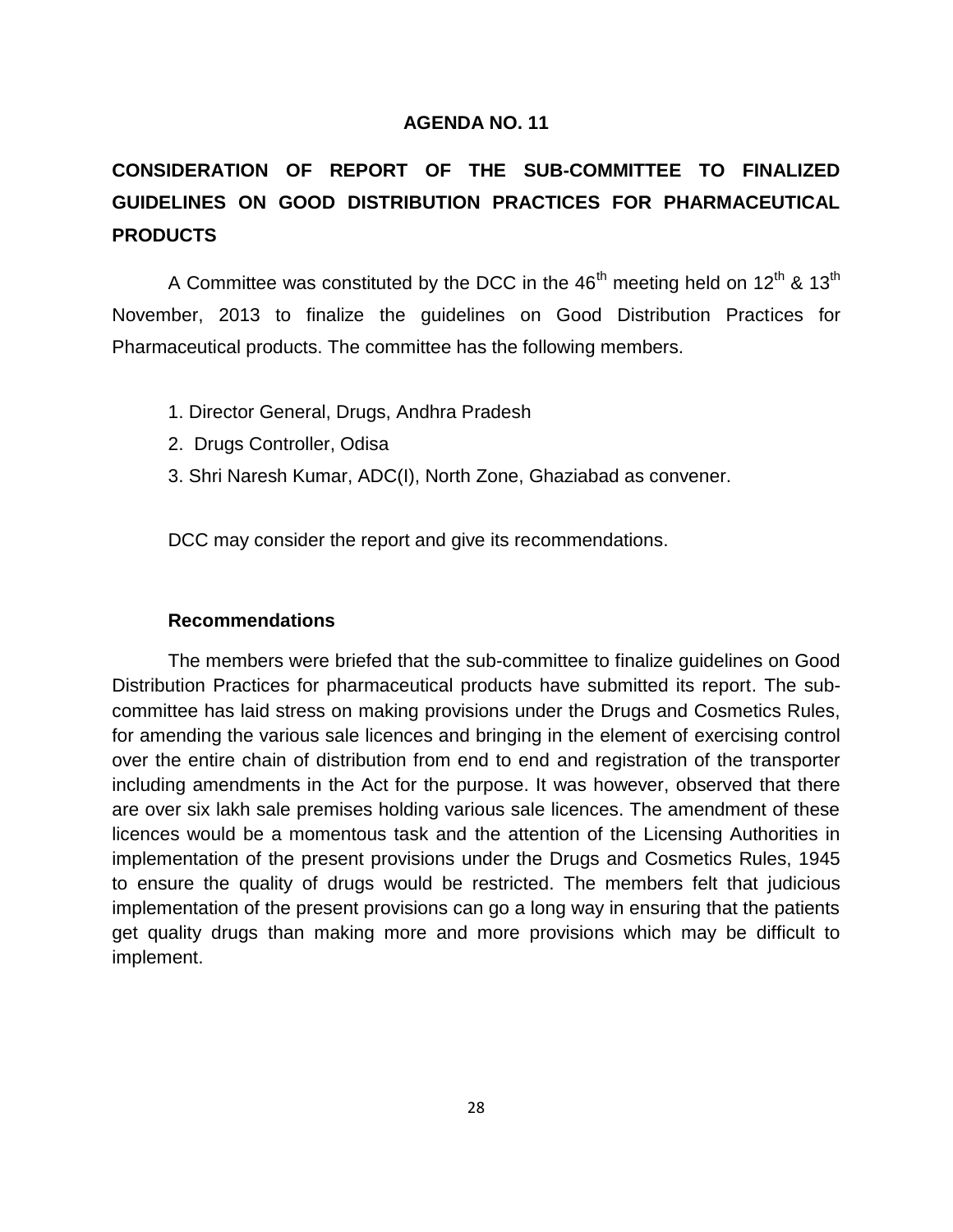# **CONSIDERATION OF PROPOSAL FOR THOROUGH INSPECTION OF THE DRUG MANUFACTURING UNITS TO ENSURE COMPLIANCE TO THE GOOD MANUFACTURING PRACTICES AND GOOD LABORATORY PRACTICES AS PRESCRIBED UNDER THE DRUGS AND COSMETICS RULES, 1945**

The members were briefed that quality complaints on Indian products including complaints on forged data and data integrity has been received. It is therefore necessary that thorough inspections are conducted by the State Licensing Authorities along with the officers from the Zonal and sub-zonal offices of CDSCO both for compliance to the Good Manufacturing Practices as prescribed under Schedule M and Good Laboratory Practices as prescribed under Schedule L1 to ensure that quality products are manufactured in the country both for domestic use as well as for export purposes. The matter was taken up for discussion in the committee.

## **Recommendations**

The committee deliberated the above issue and it was decided that –

- In view of various recent quality complaints on Indian products including complaints on forged data and data integrity and its national and international implications, SLA, all zonal and sub-zonal officers shall examine all documents submitted by the manufacturers meticulously/scrupulously before conducting inspection and/or recommending for COPP.
- Regarding procedure of inspection for issuance of COPP as per WHO GMP guidelines, it has been decided that all the zonal/Sub-zonal along with SLA shall ensure that the manufacturers have submitted all product information in product summary sheet as per the proforma given below before planning and conducting inspections for COPP:

Proforma of product summary sheet

| S.No. | Name of<br>the product | Number of<br><b>batches</b><br>produced in last<br>two years (with<br>scale R&D/Pilot/<br>Commercial) | <b>Stability studies</b><br>(maximum period<br>completed) in months |                                         | <b>Status of</b><br><b>Process</b><br><b>Validation</b> | <b>Status of</b><br>Analytical<br><b>Method</b><br><b>Validation</b> | If the<br>product is<br>approved<br>by DCGI |
|-------|------------------------|-------------------------------------------------------------------------------------------------------|---------------------------------------------------------------------|-----------------------------------------|---------------------------------------------------------|----------------------------------------------------------------------|---------------------------------------------|
|       |                        |                                                                                                       | Accelerated<br>(Temp/<br>Humidity)                                  | <b>Real time</b><br>(Temp/<br>Humidity) | <b>Completed/Not</b><br>completed                       | Completed/<br><b>Not</b><br>completed                                | Y/N/Not<br>required                         |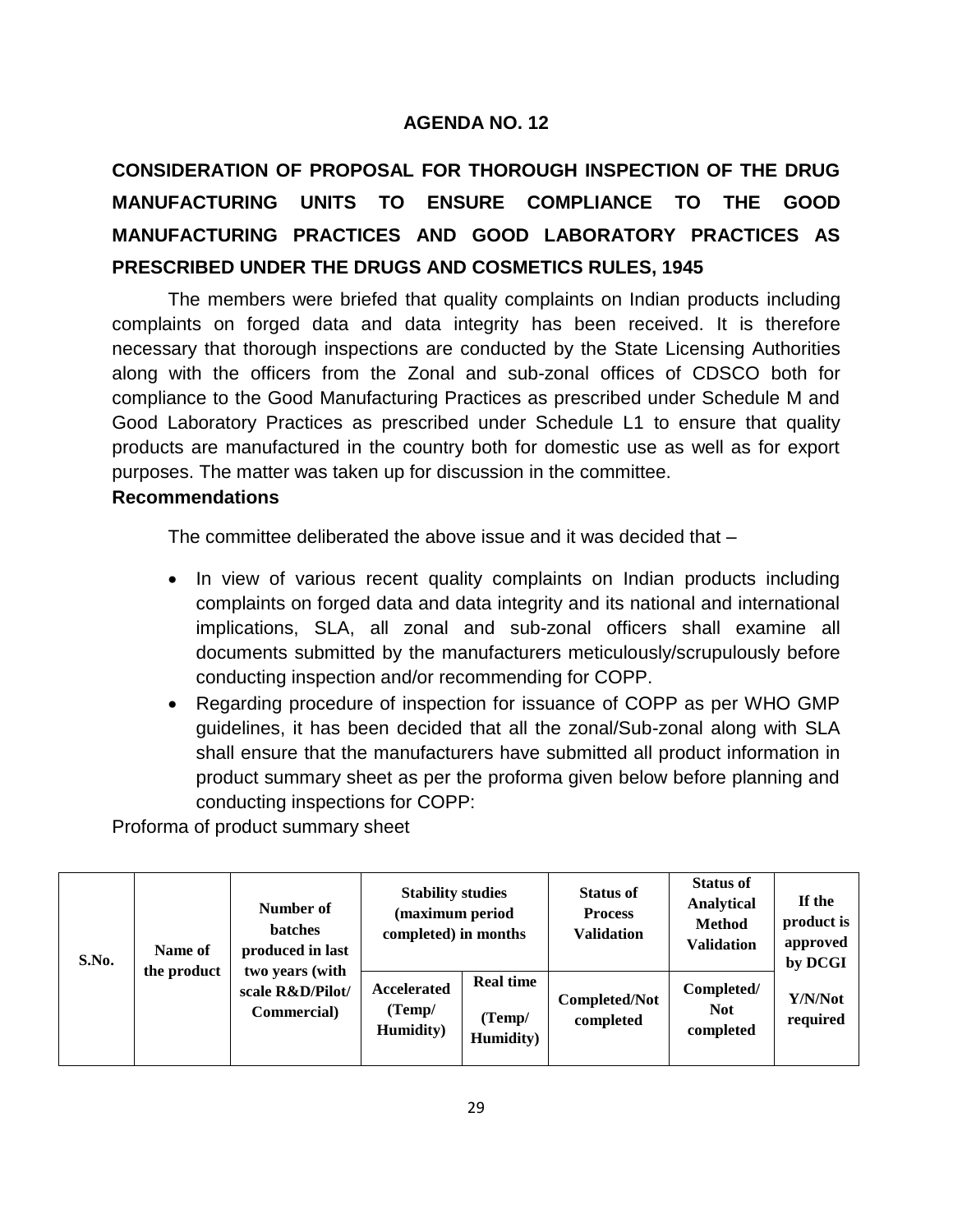These shall be verified properly before recommending issuance of COPP.

• Presently the inspections are being generally carried out focussing mainly on facility and physical verification of water system, HVAC system, construction etc and not based on quality and consistency of medicinal products which is not fulfilling the purpose of ensuring quality, safety and efficacy of products through mechanism of inspection.

Therefore it has been decided that during the GMP inspections as per Schedule M of the Drugs and Cosmetics Rules, 1945, the focus of inspection shall be specially on the product quality i.e. on establishing shelf life, stability studies, validation studies and ensuring prompt and effective recall as precisely required under the clause 16.10, 26.4, 27.1A of schedule M. These points need to be properly verified and reported. The inspectors are required to verify the following.

- 1. Whether the firm has established proper shelf life for their products and whether firm has carried out stability study of the products in Indian climatic conditions (Reference Schedule M part 1 sub para 16.10 *The quality control department shall conduct stability studies of the products to ensure and assign shelf life at the prescribed conditions of storage. All records of such studies shall be maintained*).
- 2. Whether the firm has established the process of manufacturing and testing on the basis of validation studies prior to introduction of the products in Indian market as required by Schedule M of Drugs and Cosmetics Rules 1945 Part I (Reference sub-para 26.3 Processes and procedures shall be established on the basis of validation study and undergo periodic revalidation to ensure that they remain capable of achieving the intended results. Critical processes shall be validated prospectively or retrospectively).
- 3. Whether requisite trial manufacturing batches were taken at reasonable scale prior to marketing of the product as required by Schedule M of Drugs and Cosmetics Rules 1945 Part I ( sub-para 26.4 When any new Master Formula or method of preparation is adopted, steps shall be taken to demonstrate its suitability for routine processing. The defined process, using the materials and equipment specified shall be demonstrated to yield a product consistently of the required quality)
- 4. Whether the firm is conducting prompt and effective recall up to the retailers level as required by Schedule M of Drugs and Cosmetics Rules 1945 Part I (sub-para 27.1 A prompt and effective product recall system of defective products shall be devised for timely information of all concerned stockists, wholesalers, suppliers, up to the retail level within the shortest period. The licensee may make use of both print and electronic media in this regard).
- 5. Whether the firm is initiating impact analysis and product recall whenever out of specification results are obtained during the stability study of the product which is already in the market.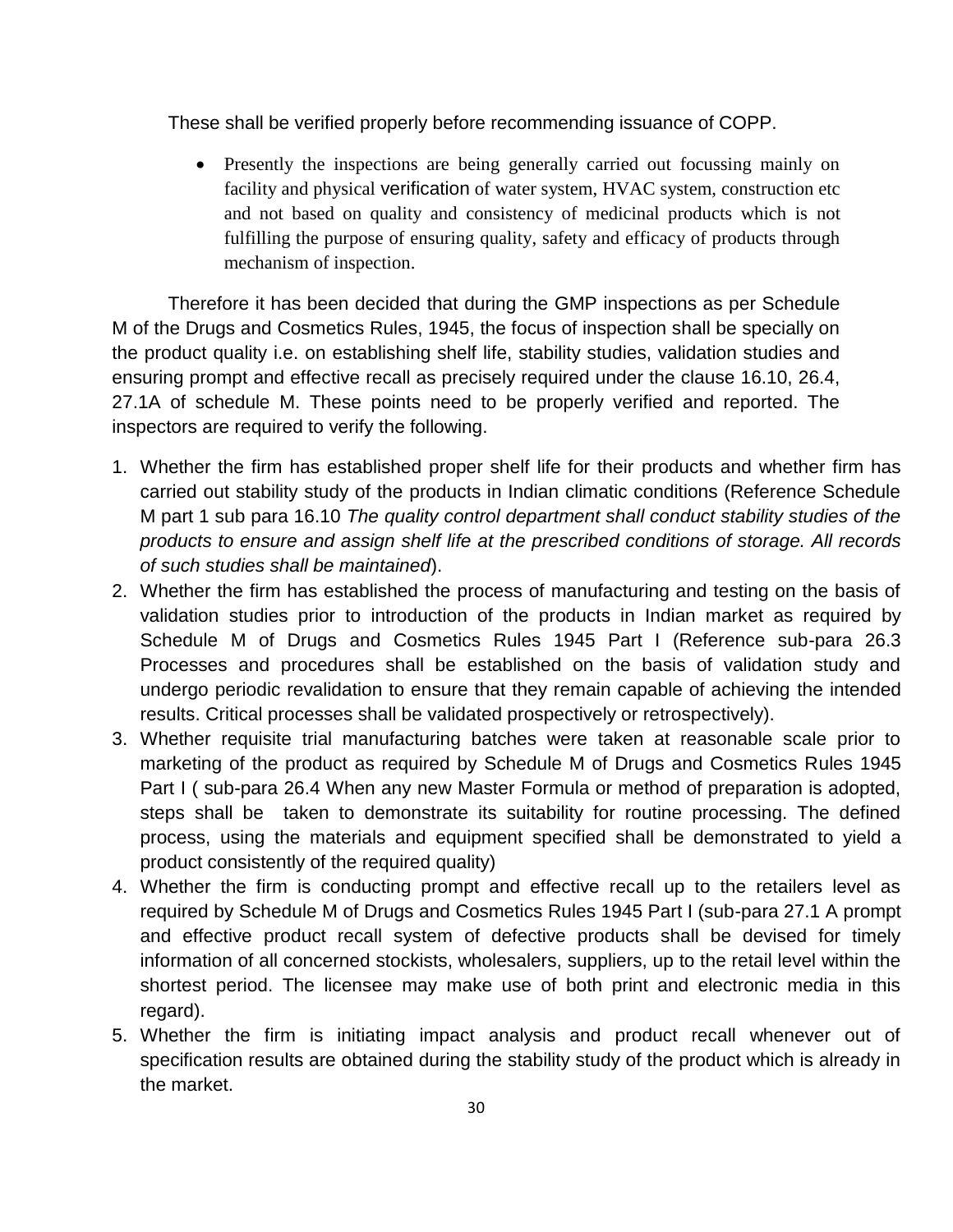- 6. The zonal officers to verify all inspection/investigation reports critically and forward the reports with clear comments and recommendation.
- 7. Similar approval shall be adopted for inspection of WHO-GMP Certification (COPP).

The State Drugs Controllers to maintain the details of the licensed manufacturers and COPP holders alongwith the list of products and maintain computerized updated data bank of all licensees and all critical activities in their jurisdiction /office so that it can be utilised for better regulation, networking.

Further, the following procedures in respect of regulatory inspection should be adopted for uniform GMP inspection for Biologicals and Pharmaceuticals for issuance of COPP and for licensing of CLAA products like biologicals including vaccines. The following broad guidelines may be kept in mind while conducting the inspections.

- All the zonal /sub-zonal officers and the State Drugs Control Authorities shall ensure that inspections are conducted for 3-5 days depending on the size of unit, the number of products handled, complexity of product and procedures.
- Inspections team shall prepare inspection plan, conduct opening meeting and exit meeting on the final day to summarize and discuss the observations with the manufacturers.
- The final report for inspection may be finalized within 1 week, critically reviewed by Zonal officers and forwarded to SLA for necessary action along with copy to CDSCO (HQ) and manufacturers for compliance.
	- $\cdot$  In case of critical observations which have direct impact on the quality, safety and efficacy of the products and where regulatory action has to be initiated immediately, reports are to be finalised at the end of inspection without delay.
- The zonal offices and the State Drugs Control Authorities should also initiate the process to qualify inspectors for inspection of vaccines and pharmaceutical manufacturing facilities based on experience and training and ensure that each inspector carries out minimum five GMP inspections in one year to sustain the performance.
- The inspections of medicines and biologicals should be conducted using risk-based approach and should specifically focus on product development, stability study conducted to establish shelf life in Indian climatic conditions, process validation, complaint/recalls, handling of out of specification, deviations and change control procedures.

For the purpose of inspection of the laboratories for compliance to the Good Laboratory Practices, technical experts from the Indian Phamracopoeia Commission or from the Central of State Drugs Testing laboratories fully conversant with the GLP guidelines should be associated. The synchronization of GMP and GLP inspection will ensure the manufacture is maintaining required standards to ensure quality, purity, strength and consistency of the drugs manufactured by them.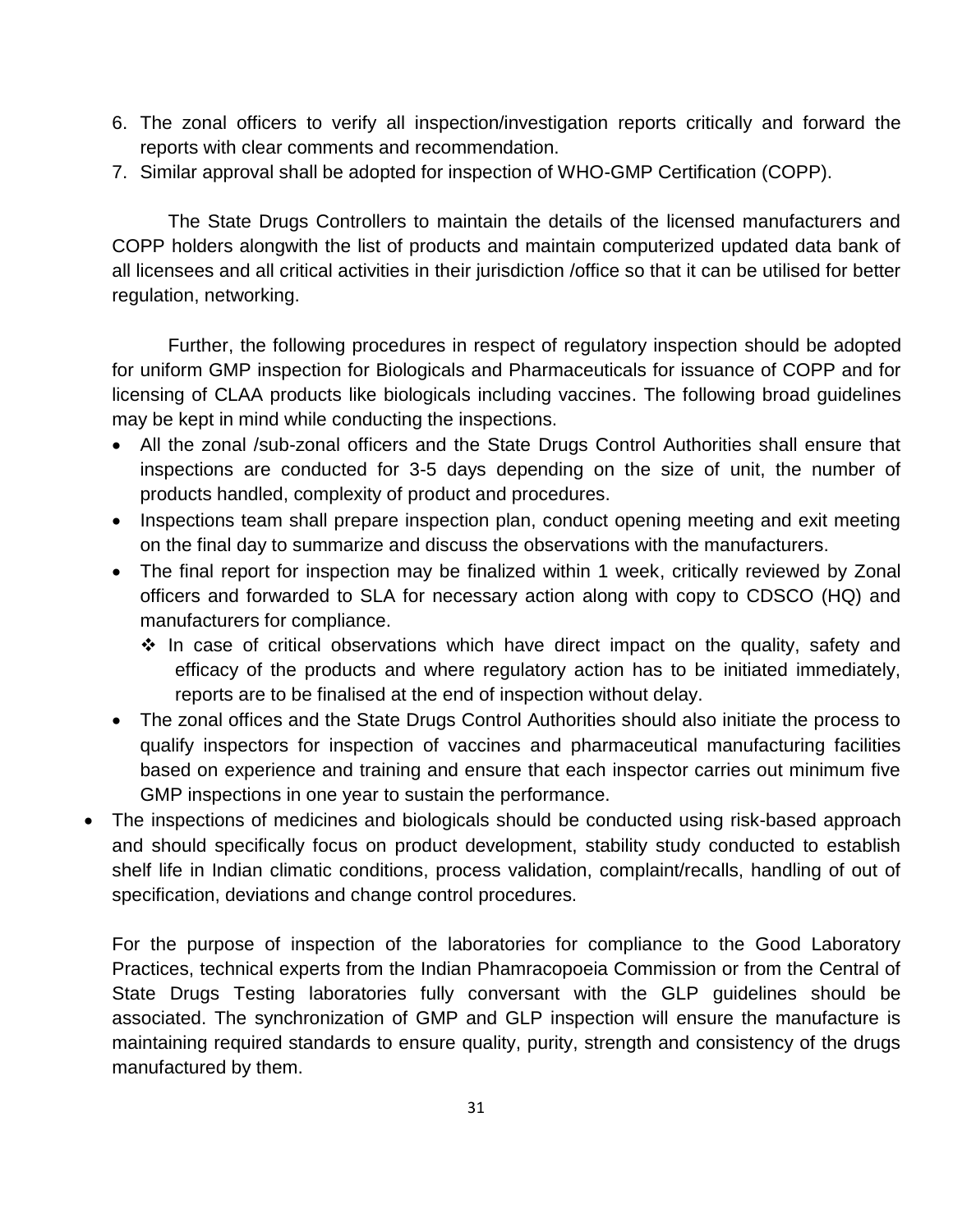## **CONSIDERATION OF PROPOSAL FOR THOROUGH INSPECTION OF THE APPROVED DRUG TESTING LABORATORIES AT THE TIME OF THE INSPECTION**

The approved drug testing laboratories are required to be inspected before the renewal of the approval for carrying out test of identity, purity, quality and strength of the drugs or cosmetics on behalf of licensees. In order to ensure that such laboratories are well equipped and fully functional, the inspections should be conducted by a panel of dedicated and experienced drug inspectors. Technical experts, who are fully conversant with the Good Laboratory Practices, should also be associated in the inspection. These experts could be drawn from the Indian Pharmacopoeia Commission or from Central Drug Testing Laboratories.

## **AGENDA NO. 14**

## **CONSIDERATION OF PROPOSAL OF APPROVAL OF HLA TYPING LABORATORY FOR TESTING THE CORD BLOOD**

The members agreed that Schedule F, part XII – D provides requirements for collection, processing, testing, storage, banking and release of umbilical cord blood derived stem cells. Under para E relating to quality control it is provided under clause (g) that for HLA typing and genetic disease testing, the tests may be outsourced to a competent third party approved by the licensing authority. The State Drug Controllers, as such do not have a panel of such laboratories. In view of this the State Licensing Authorities may permit such testing in NABL accredited laboratory which is equipped to carry out such testing.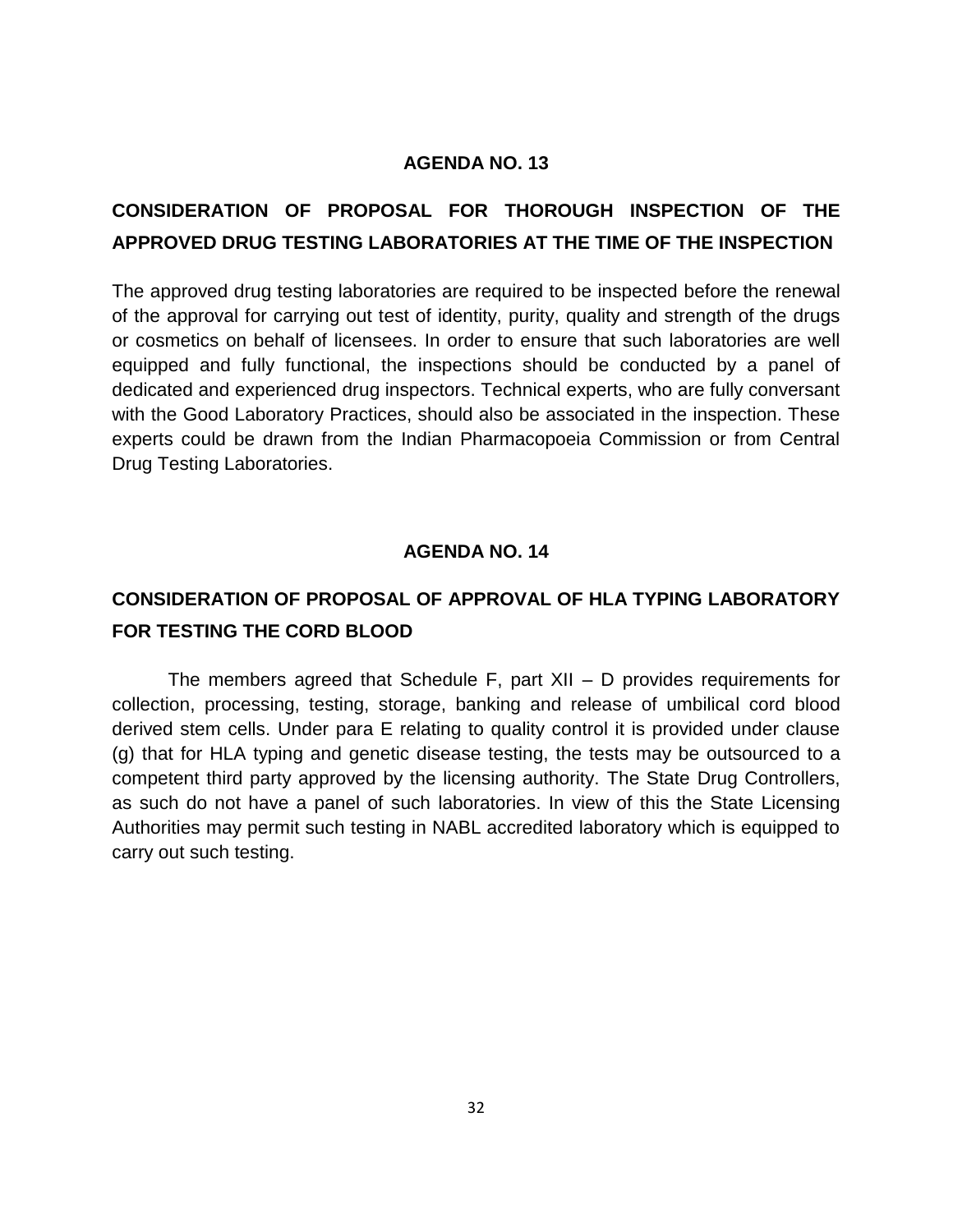#### **AGENDA FROM STATES**

#### **MAHARSHTRA**

## **1. CLANDESTINE EXPORT OF MEDICINES THROUGH CLANDESTINELY OPERATED WEBSITES.**

Food and Drug Administration, Maharashtra State has taken an initiative and series of actions has been initiated against distributors located in different parts of Maharashtra who were involved in such clandestine activity.

Letters were written to various authorities regarding actions taken by the Food and Drug Administration, Maharashtra State to stop clandestine export of medicines known as internet pharmacy. This clandestine export of medicine is not only a threat to well being of patients but it could also become an issue regarding mainstream export worth approx. Rs.80,000 crores from India.

Some cases were filed in Hon.High Court, Mumbai by the distributors who were the part of this clandestine operation. However, Hon. High Court, Mumbai has refused stay in this matter.

This matter was also informed to the Joint Secretary, Ministry of Commerce and Industry, Government of India to initiate the appropriate action in this matter. The Ministry of Commerce and Industry has also taken a same view as that of Food and Drug Administration, Maharashtra State and have felt that such clandestine export of drugs has huge potential to damage the credibility by Indian Pharma exports for which department of Commerce and Industry has been harping about strong measures to be taken by regulatory regime of the country. The Ministry of Commerce and Industry has also suggested that a stringent action should be taken to stop this illegal practice all across the country in the line with the Food and Drug Administration, Maharashtra State and to evolve an action plan to counter such sales including suspension of manufacturing licence.

33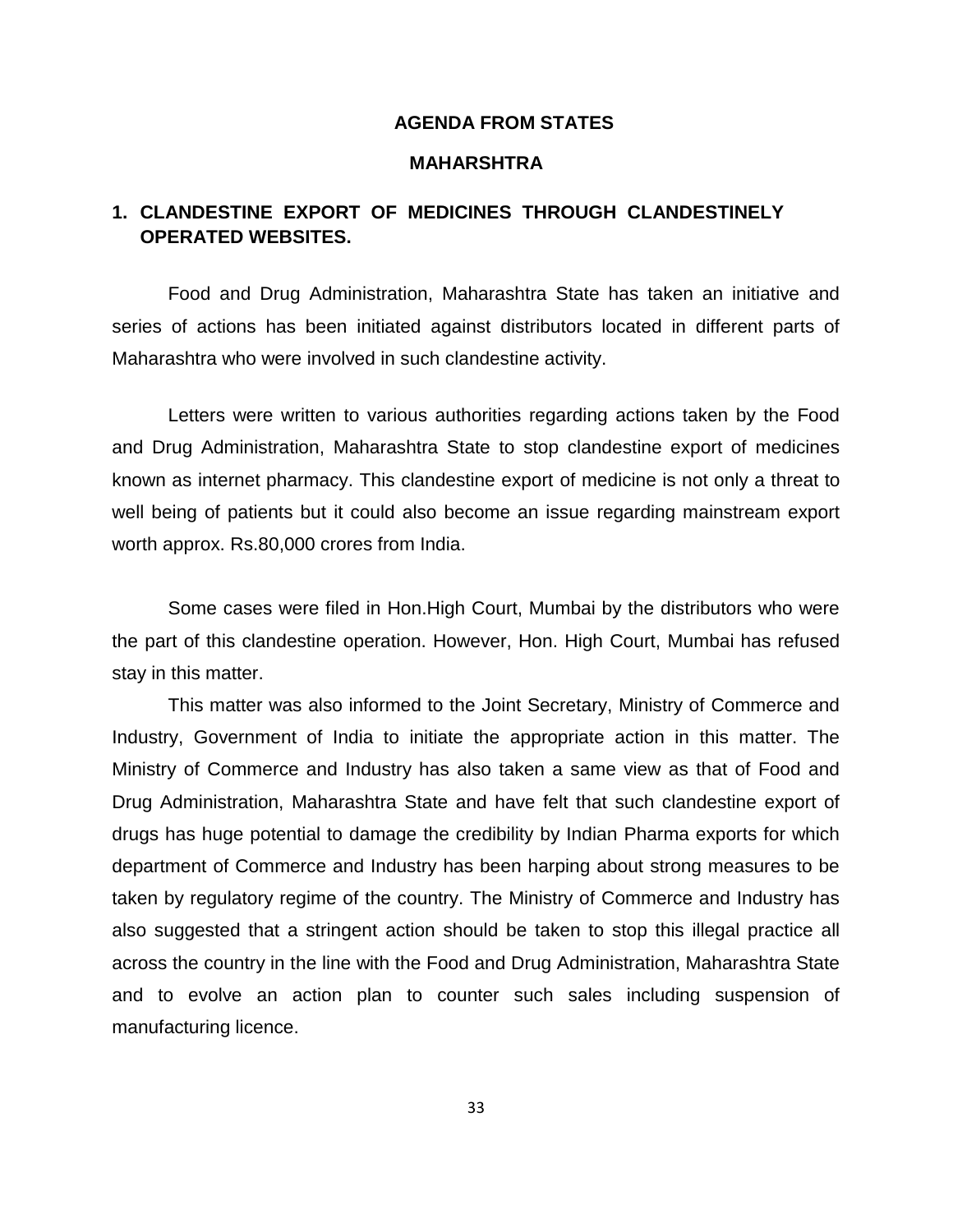The proactive measures taken by the Food and Drug Administration, Maharashtra State in this matter have yielded outstanding results.

It is also pertinent to note that USFDA and UKMHRA have also initiated the action to protect consumers from dangerous medicines sold by illegal online pharmacies. The actions are initiated in partnership with international regulatory and law enforcement agencies and Interpol. Over 100 countries were involved in the Interpol operations with several policing organizations conducting raids on addresses linked to online pharmacies and this operation is named as "Operation Pangea" held in May"2014.

Organized, sophisticated criminals and rogue pharmacies are unfortunately using the internet to defraud innocent consumers. To protect the rights and health of the consumers it is suggested that, the necessary steps should be initiated to become the part of operation "Pangea" and also initiate the similar action, even Government officials involved in the matter may also be questioned by the international agency.

The same illegal and clandestine operations may also be carried out not only in Maharashtra but many other cities of the country. In view of the action taken by FDA, Maharashtra and the orders passed by the Hon"ble High Court , appropriate measures are required for unified action by all the authorities under different Acts in India to control this illegal export of drugs, which violates Drugs and Cosmetics Act and other Acts.

#### **Recommendations**

Matter was discussed in detail. The members appreciated the initiative taken by the FDA, Maharashtra in stopping clandestine export of medicines through the internet pharmacy. The issue has become international and is being investigated by the international regulatory and law enforcement agencies as well as Interpol. The State Drug Controllers were asked to maintain a vigil in their States to ensure that such activities are not permitted in their States in the interest of the human health. It was however, felt that import of small quantities of medicines by the genuine importers for their personal use complying with the requirements of sale under the Drugs and Cosmetics Rules, 1945 should not be stopped.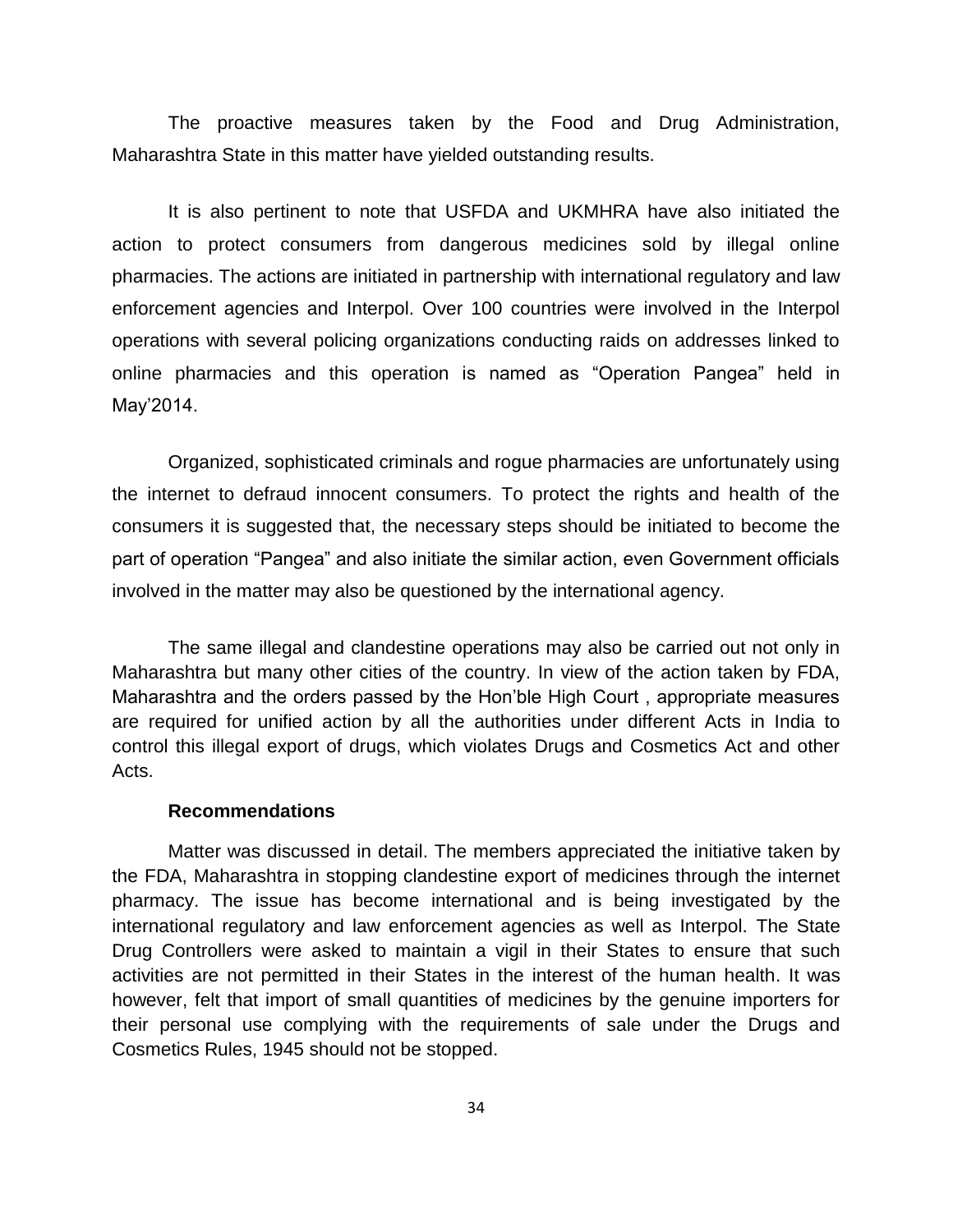## **2. Discussion on the presentation of Commissioner, F.D.A., Maharashtra for Action points-**

As elaborated earlier, Maharashtra F.D.A. has given presentation and stressed the problem of the sale of medicines without bill / prescription / presence of retail pharmacist. Therefore it was taken up for deliberations by committee to arrive at actionable mechanism.

## **Recommendations**

Committee deliberated on the presentation of Shri Mahesh Zagde and decided that the status of each State with respect to the following shall be discussed and monitored in each DCC.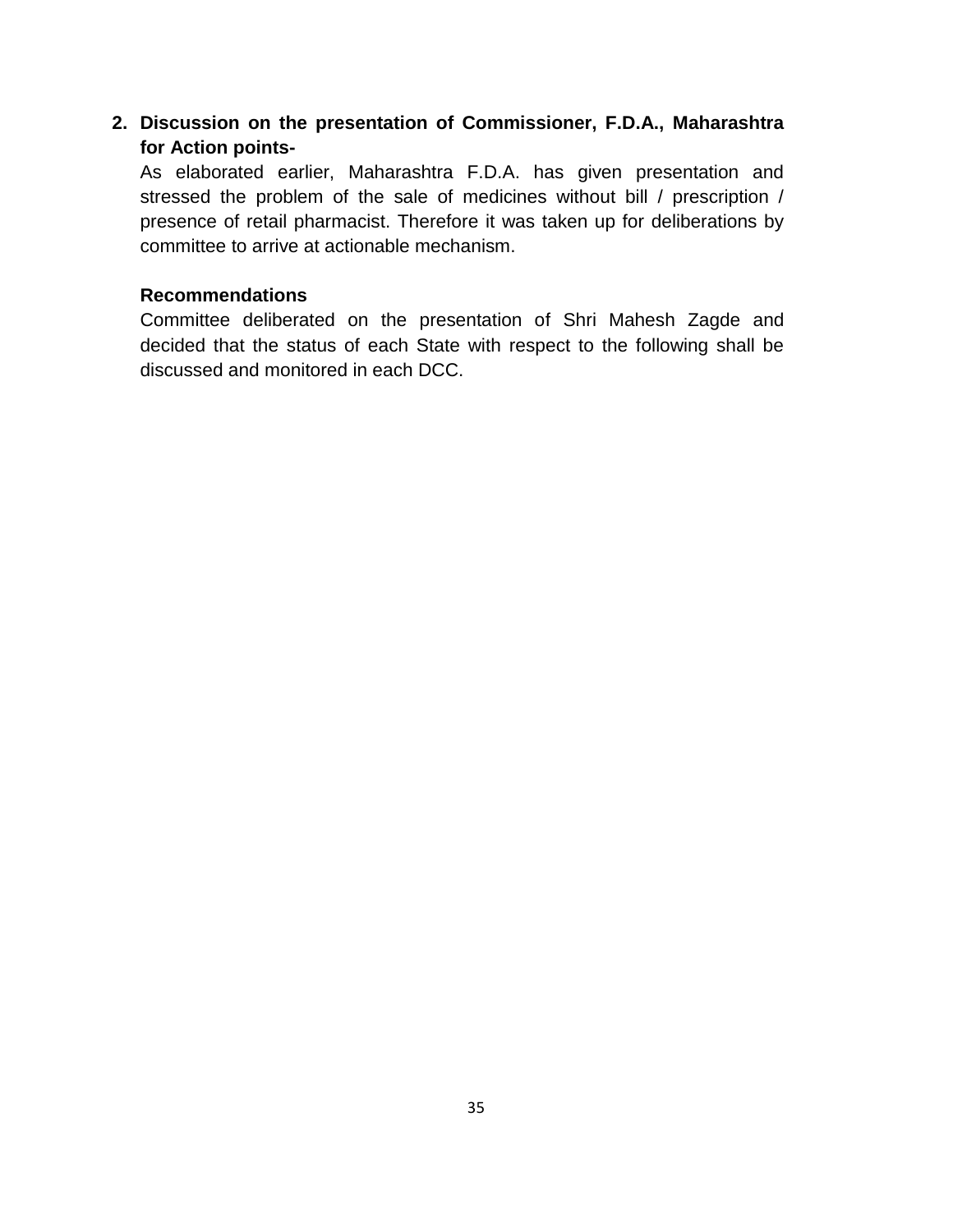## **HIMACHAL PRADESH**

1. The pending issue regarding the FDC's may be decided at the earliest. Decision may be taken of the cutoff date for new drugs under the provisions of Drugs and Cosmetics Act and further decisions be taken in its light.

## **Recommendations**

The members were informed that the office of DCG(I) has received over 5000 applications for approval of FDCs from various manufacturers and these formulations are being examined by the various expert committees. These FDCs are mainly those FDCs which were permitted after 1988 only. FDCs permitted to be marketed prior to this date do not come under the ambit of the orders issued by the office of DCG(I). The State Licensing Authorities may however, take a view at the time of renewal of such applications that these formulations do not prima facie do not appear to be irrational. In regard to veterinary drugs, it was clarified that the present orders pertain to the formulations for human use. The review of veterinary drugs will be taken subsequently at appropriate time.

2. Project may be taken up with Govt. of India for connecting all the States with CDSCO through some software. It will not only lead to sharing of interstate information but also information between States and CDSCO making the system more transparent and answerable.

## **Recommendations**

In  $12<sup>th</sup>$  Five Year Plan an amount of Rs. 10 crore has been sanctioned for egovernance which help in connecting States with CDSCO through the software. The States are however, required to provide necessary inputs as and when this is implemented.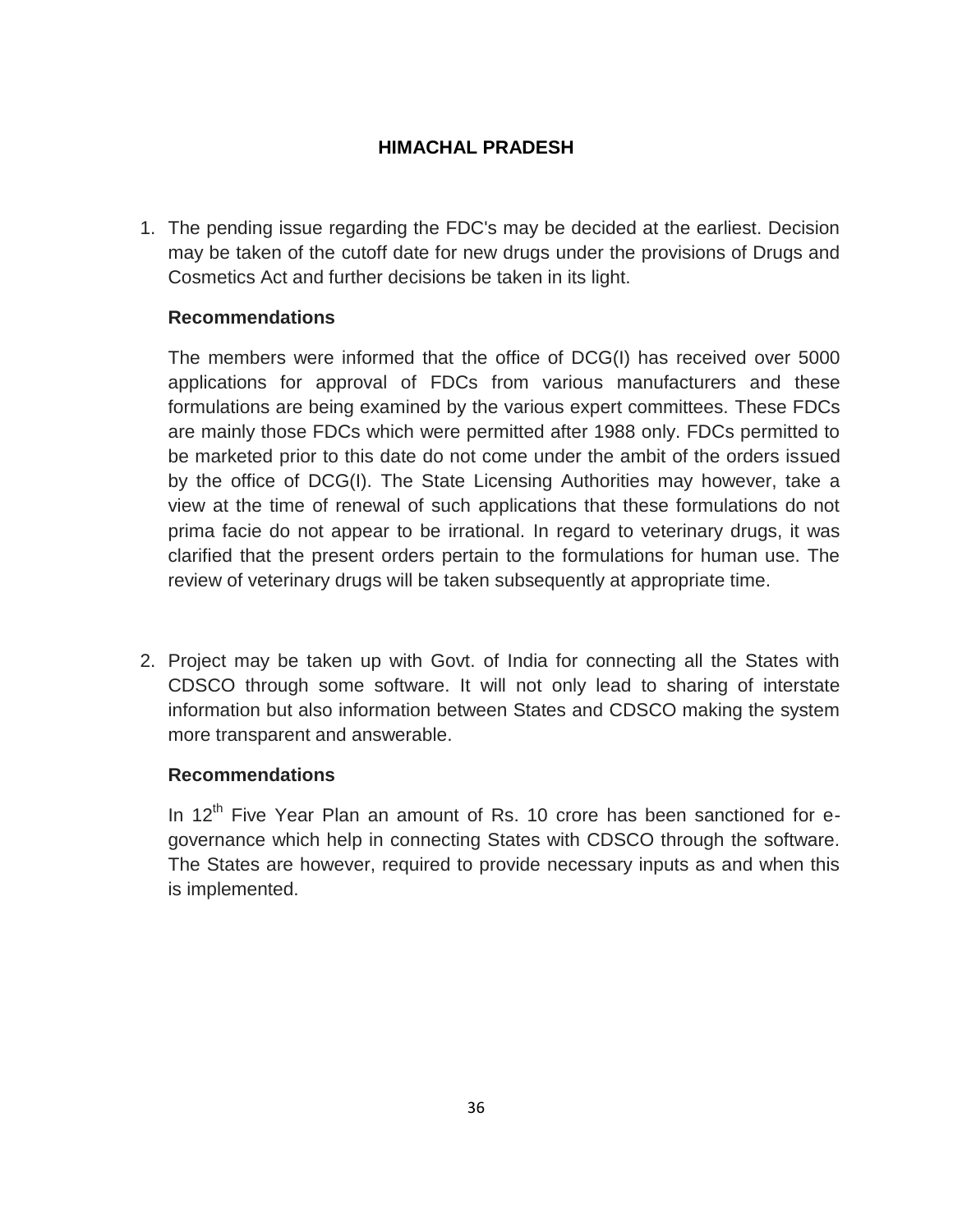#### **GOA**

Clarification required, whether objection received from the complaint regarding Bills on which drugs are sold by retailer printed with the words Goods once sold will not be taken back can be sustained as it is alleged to be in violation of the Consumer Protection Act 1986 :

 Directorate is in receipt of a notice from Consumer Conciliation Committee, in response to a complaint stating that the clause " Goods once sold will not be taken back" is in violation of the Consumer Protection Act 1986, and hence the same should be deleted from the cash memos by the medical stores/Pharmacies.

 Clarification is required whether FDA can enforce this requirement with Chemist & Druggist; considering that, the drugs are different from other commodities and storage of drugs by the patients; once dispensed, cannot be vouched and hence; acceptance of unused medicine by the chemist may lead to quality issues. The consumer courts wants the State Drug Controlling Authorities to issue directions to all Medical Stores/Chemist & Druggist to refrain from indicating such statement on their cash memo, which consumer court claim to be in violation of Consumer Protection Act, 1986.

#### **Recommendations**

The members felt that the printing of the bills with the statement "Goods once sold will not be taken back" is not a requirement under the Drugs and Cosmetics Act, 1940 and the rules made thereunder. As such it is not within the jurisdiction of the Licensing Authority under the Drugs and Cosmetics Rules to issue any directions in this regard.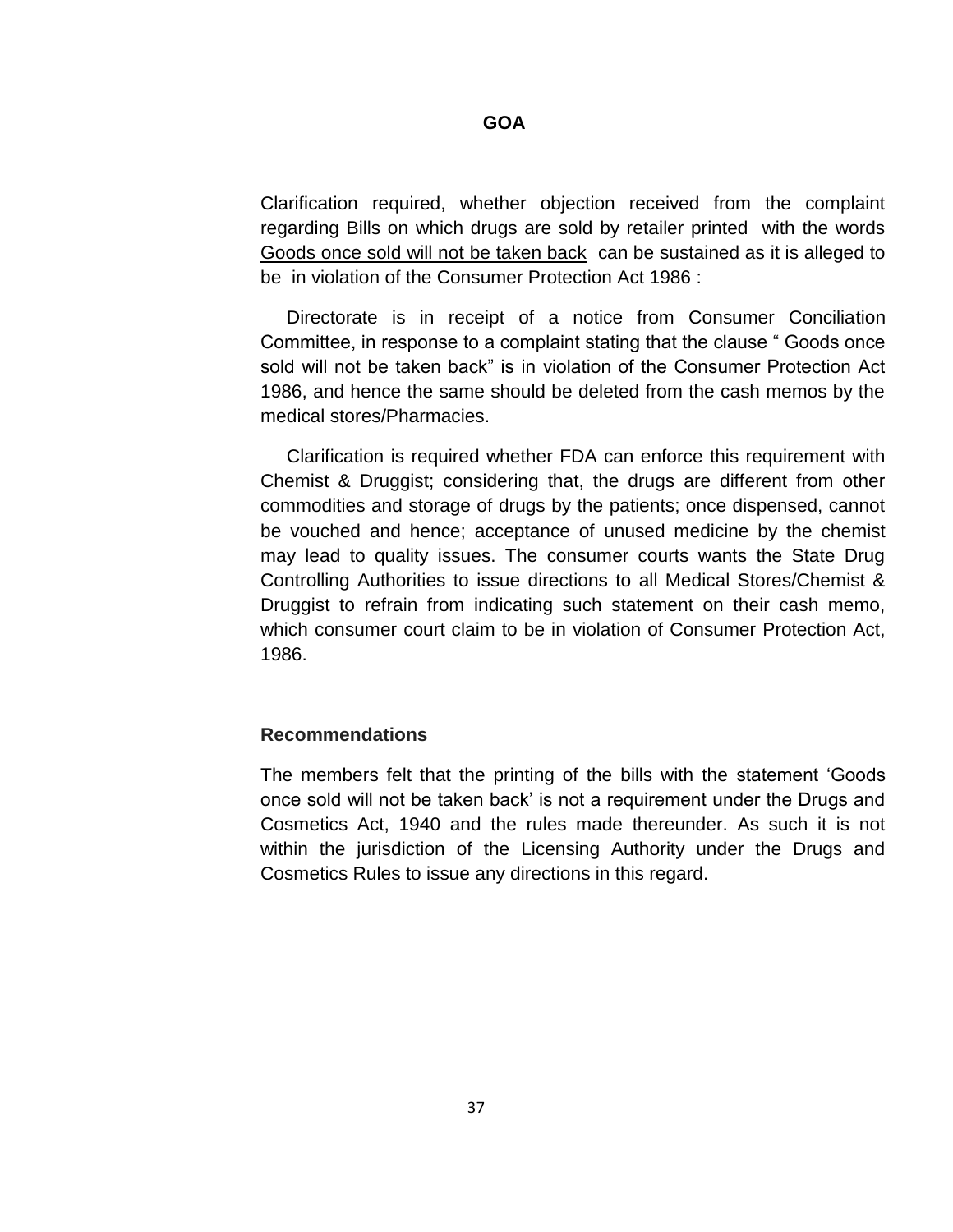**(Extract of the report of 47th DCC meeting held on 30th & 31st July, 2014)**

## **AGENDA NO. 12**

# **CONSIDERATION OF PROPOSAL FOR THOROUGH INSPECTION OF THE DRUG MANUFACTURING UNITS TO ENSURE COMPLIANCE TO THE GOOD MANUFACTURING PRACTICES AND GOOD LABORATORY PRACTICES AS PRESCRIBED UNDER THE DRUGS AND COSMETICS RULES, 1945**

The members were briefed that quality complaints on Indian products including complaints on forged data and data integrity has been received. It is therefore necessary that thorough inspections are conducted by the State Licensing Authorities along with the officers from the Zonal and sub-zonal offices of CDSCO both for compliance to the Good Manufacturing Practices as prescribed under Schedule M and Good Laboratory Practices as prescribed under Schedule L1 to ensure that quality products are manufactured in the country both for domestic use as well as for export purposes. The matter was taken up for discussion in the committee. **Recommendations**

The committee deliberated the above issue and it was decided that –

- In view of various recent quality complaints on Indian products including complaints on forged data and data integrity and its national and international implications, SLA, all zonal and sub-zonal officers shall examine all documents submitted by the manufacturers meticulously/scrupulously before conducting inspection and/or recommending for COPP.
- Regarding procedure of inspection for issuance of COPP as per WHO GMP guidelines, it has been decided that all the zonal/Sub-zonal along with SLA shall ensure that the manufacturers have submitted all product information in product summary sheet as per the proforma given below before planning and conducting inspections for COPP:

Proforma of product summary sheet

| S.No. | Name of<br>the<br>product | Number of<br><b>batches</b><br>produced in<br>last two years<br>(with scale<br>R&D/Pilot/<br>Commercial) | <b>Stability studies</b><br>(maximum period<br>completed) in months |                                                 | <b>Status of</b><br><b>Process</b><br><b>Validation</b> | <b>Status of</b><br><b>Analytical</b><br><b>Method</b><br><b>Validation</b> | If the<br>product<br>is<br>approved |
|-------|---------------------------|----------------------------------------------------------------------------------------------------------|---------------------------------------------------------------------|-------------------------------------------------|---------------------------------------------------------|-----------------------------------------------------------------------------|-------------------------------------|
|       |                           |                                                                                                          | <b>Accelerated</b><br>(Temp/<br><b>Humidity</b> )                   | <b>Real time</b><br>(Temp/<br><b>Humidity</b> ) | <b>Completed/Not</b><br>completed                       | Completed/<br><b>Not</b><br>completed                                       | by DCGI<br>Y/N/Not<br>required      |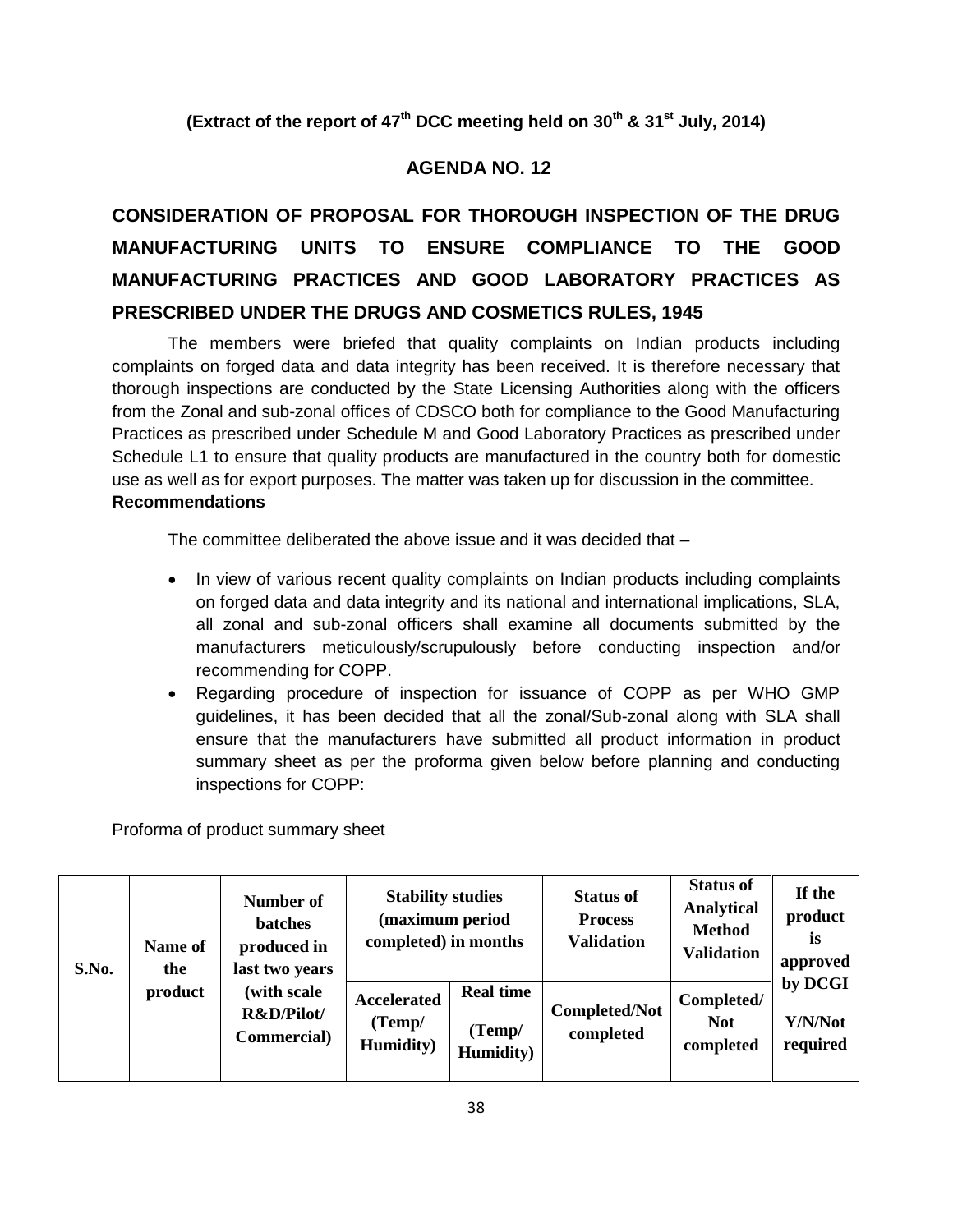These shall be verified properly before recommending issuance of COPP.

 Presently the inspections are being generally carried out focussing mainly on facility and physical verification of water system, HVAC system, construction etc and not based on quality and consistency of medicinal products which is not fulfilling the purpose of ensuring quality, safety and efficacy of products through mechanism of inspection.

Therefore it has been decided that during the GMP inspections as per Schedule M of the Drugs and Cosmetics Rules, 1945, the focus of inspection shall be specially on the product quality i.e. on establishing shelf life, stability studies, validation studies and ensuring prompt and effective recall as precisely required under the clause 16.10, 26.4, 27.1A of schedule M. These points need to be properly verified and reported. The inspectors are required to verify the following.

- 8. Whether the firm has established proper shelf life for their products and whether firm has carried out stability study of the products in Indian climatic conditions (Reference Schedule M part 1 sub para 16.10 *The quality control department shall conduct stability studies of the products to ensure and assign shelf life at the prescribed conditions of storage. All records of such studies shall be maintained*).
- 9. Whether the firm has established the process of manufacturing and testing on the basis of validation studies prior to introduction of the products in Indian market as required by Schedule M of Drugs and Cosmetics Rules 1945 Part I (Reference sub-para 26.3 Processes and procedures shall be established on the basis of validation study and undergo periodic revalidation to ensure that they remain capable of achieving the intended results. Critical processes shall be validated prospectively or retrospectively).
- 10. Whether requisite trial manufacturing batches were taken at reasonable scale prior to marketing of the product as required by Schedule M of Drugs and Cosmetics Rules 1945 Part I ( sub-para 26.4 When any new Master Formula or method of preparation is adopted, steps shall be taken to demonstrate its suitability for routine processing. The defined process, using the materials and equipment specified shall be demonstrated to yield a product consistently of the required quality)
- 11. Whether the firm is conducting prompt and effective recall up to the retailers level as required by Schedule M of Drugs and Cosmetics Rules 1945 Part I (sub-para 27.1 A prompt and effective product recall system of defective products shall be devised for timely information of all concerned stockists, wholesalers, suppliers, up to the retail level within the shortest period. The licensee may make use of both print and electronic media in this regard).
- 12. Whether the firm is initiating impact analysis and product recall whenever out of specification results are obtained during the stability study of the product which is already in the market.
- 13. The zonal officers to verify all inspection/investigation reports critically and forward the reports with clear comments and recommendation.
- 14. Similar approval shall be adopted for inspection of WHO-GMP Certification (COPP).

The State Drugs Controllers to maintain the details of the licensed manufacturers and COPP holders alongwith the list of products and maintain computerized updated data bank of all licensees and all critical activities in their jurisdiction /office so that it can be utilised for better regulation, networking.